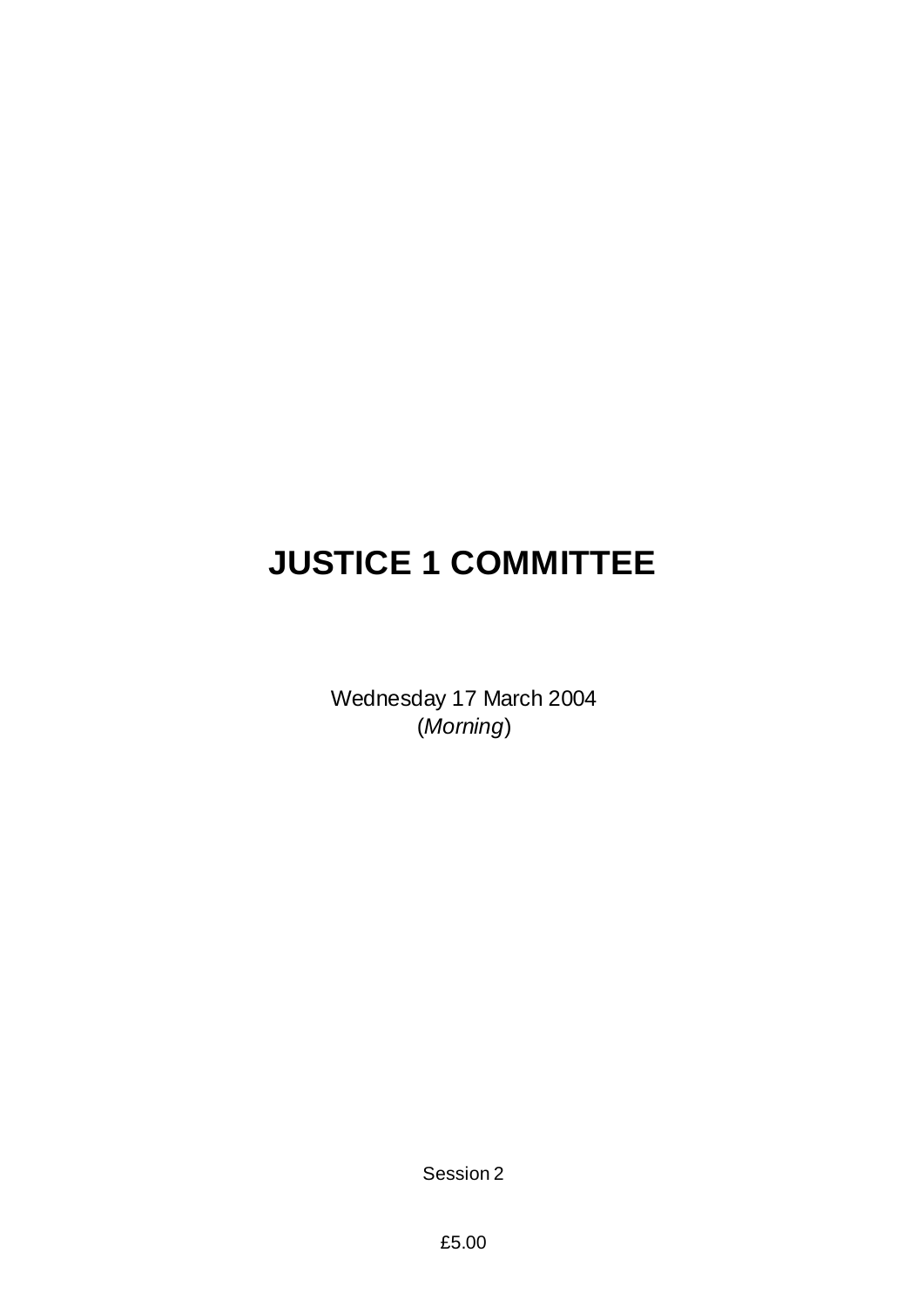Parliamentary copyright. Scottish Parliamentary Corporate Body 2004.

Applications for reproduction should be made in writing to the Licensing Division, Her Majesty's Stationery Office, St Clements House, 2-16 Colegate, Norwich NR3 1BQ Fax 01603 723000, which is administering the copyright on behalf of the Scottish Parliamentary Corporate Body.

Produced and published in Scotland on behalf of the Scottish Parliamentary Corporate Body by The Stationery Office Ltd.

Her Majesty's Stationery Office is independent of and separate from the company now trading as The Stationery Office Ltd, which is responsible for printing and publishing Scottish Parliamentary Corporate Body publications.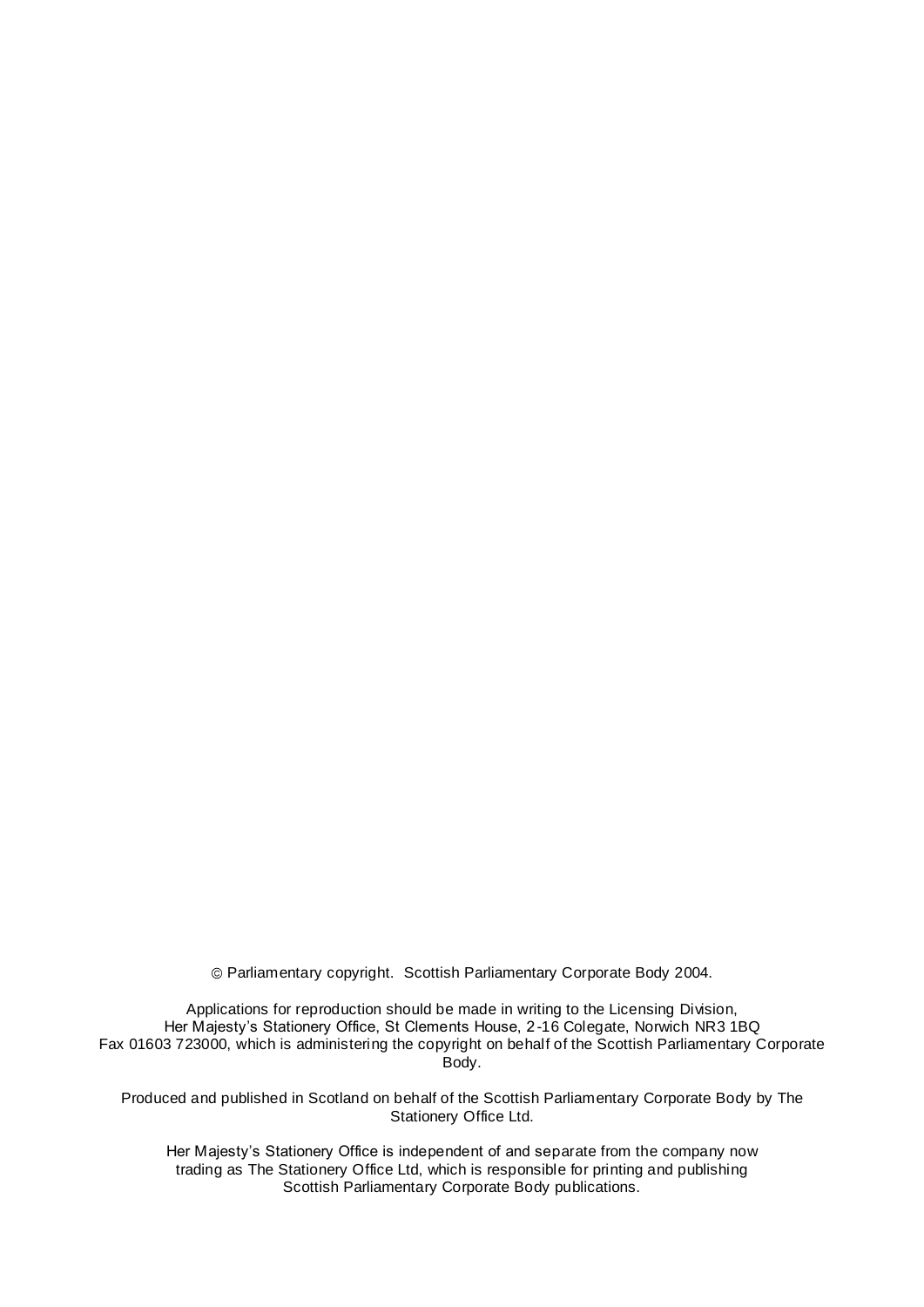# **CONTENTS**

# **Wednesday 17 March 2004**

**Col.**

# **JUSTICE 1 COMMITTEE †11th Meeting 2004, Session 2**

#### **CONVENER**

\*Pauline McNeill (Glasgow Kelvin) (Lab)

**DEPU TY CONVENER**

\*Mr Stew art Maxw ell (West of Scotland) (SNP)

#### **COMMI TTEE MEMBERS**

\*Bill Butler (Glasgow Anniesland) (Lab)

\*Marlyn Glen (North East Scotland) (Lab)

\*Michael Matheson (Central Scotland) (SNP)

\*Margaret Mitchell (Central Scotland) (Con) Margaret Smith (Edinburgh West) (LD)

# **COMMI TTEE SUBSTITU TES**

Roseanna Cunningham (Perth) (SNP) Helen Eadie (Dunfermline East) (Lab) Miss Annabel Goldie (West of Scotland) (Con) \*Mike Pringle (Edinburgh South) (LD)

\*attended

# **THE FOLLOWING ALSO ATTENDED :**

Hugh Henry (Deputy Minister for Justice)

#### **CLERK TO THE COMMITTEE**

Alison Walker

**SENIOR ASSISTAN T CLERK**

Claire Menzies Smith

**ASSISTAN T CLERK** Douglas Thornton

**LOC ATION** Committee Room 3

# **† 10th Meeting 2004, Session 2—joint meeting with Justice 2 Committee**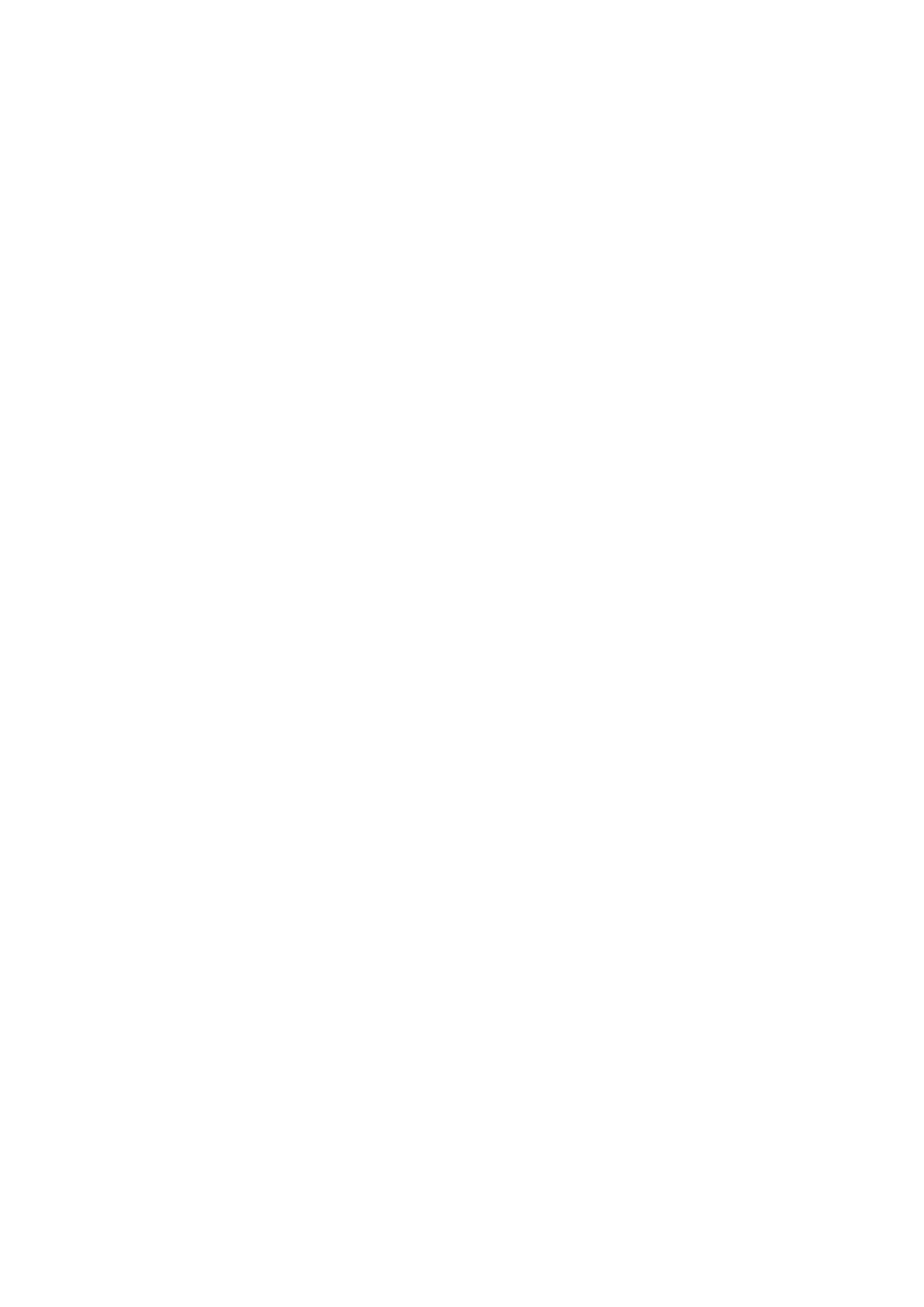# **Scottish Parliament**

# **Justice 1 Committee**

*Wednesday 17 March 2004*

(*Morning*)

[THE CONV ENER *opened the meeting at 10:13*]

# **Criminal Procedure (Amendment) (Scotland) Bill: Stage 2**

**The Convener (Pauline McNeill):** Good morning and apologies for the late start. I ask members to do the usual and remember to switch off their mobile phones. I have received apologies from Margaret Smith, who cannot be here as she is ill. Mike Pringle, who will substitute for her, will join us shortly.

I welcome the Deputy Minister for Justice, Hugh Henry, and his team. Members should check that they have the right documents—I know that you do not have enough space for everything that you need, but I am sure that you will manage. You should have the second marshalled list of amendments, rather than the first list—that is important. Members will have noticed that the business bulletin of Friday 12 March indicated that the committee might finish its stage 2 consideration of the Criminal Procedure (Amendment) (Scotland) Bill today. We had to specify that we would not consider amendments beyond a certain point in the bill, so, as we were unclear about how far we would get today, we decided to indicate that we would attempt, if there was time, to reach the end of the bill. However, we made that decision prior to the rush to lodge amendments before Monday"s deadline, so we might not get that far.

I propose to run the meeting until about 12.30, if that is acceptable to the committee, although obviously I must stop at an appropriate point. I will suspend the meeting briefly only if a member asks for a comfort break.

#### **Section 3—Appeals**

**The Convener:** Amendment 23, in the name of the minister, is grouped with amendments 39, 40, 40A, 192 and 41.

# 10:15

**The Deputy Minister for Justice (Hugh Henry):** At stage 1, the Faculty of Advocates expressed the view that the emphasis of proposed new section 83A of the Criminal Procedure (Scotland) Act 1995 should be reversed, to avoid a situation in which the court, in fixing trials, might appoint as the first option a trial diet that, although it was given a fixed date, could be continued from day to day. That could have inadvertently created a situation as uncertain as the one that currently plagues the High Court. It was always our policy intention that the court"s first option should be for trials to have a fixed date that could not be continued. Amendments 39 and 40 will ensure that the new section more clearly reflects that intention. Amendment 39 will insert at the beginning of proposed new section 83A of the 1995 act a new subsection that will supersede section 83A(3) and set out as the primary position:

"Where … the trial diet does not commence on the day appointed for the holding of the diet, the indictment shall fall."

Amendment 41 will delete section 83A(3), which provides that the indictment would fall only if the court had specifically fixed the date on which the diet must be called. Amendment 40 will amend section 83A(1), to provide that only

"w here, in appointing a day for the holding of the trial diet, the Court has indicated that the diet is to be a floating diet",

will it be possible for the trial to be continued from sitting day to sitting day without having been called.

Amendment 23 is a consequential amendment and will amend section 3 of the bill—which amends section 74 of the 1995 act—to reflect the altered emphasis of amended new section 83A. Section 74 of the 1995 act relates to appeals in connection with preliminary diets. Amendment 23 will replace the reference in section 74(3)(b) to a decision of the court to appoint the diet as a fixed diet under new section 83A(3) of the 1995 act with a reference to a decision of the court to appoint the diet as a floating diet. The effect of section 74 as amended will be that an appeal may not be taken against such a decision.

We do not consider that amendment 40A is necessary. It is not appropriate to provide that the court should indicate that a diet is to be a floating diet "only exceptionally", as that is primarily a matter of court programming.

Amendment 192 is also inappropriate, although it is well intentioned. To provide that floating trials should normally commence on the day appointed could be counter-productive, as that might convey the impression that all trials that are expected to commence on that date might be floating trials. That would alter the intended emphasis of the provision, which is that trial diets should be fixed as a first option. I ask the committee to reject amendments 40A and 192.

I move amendment 23.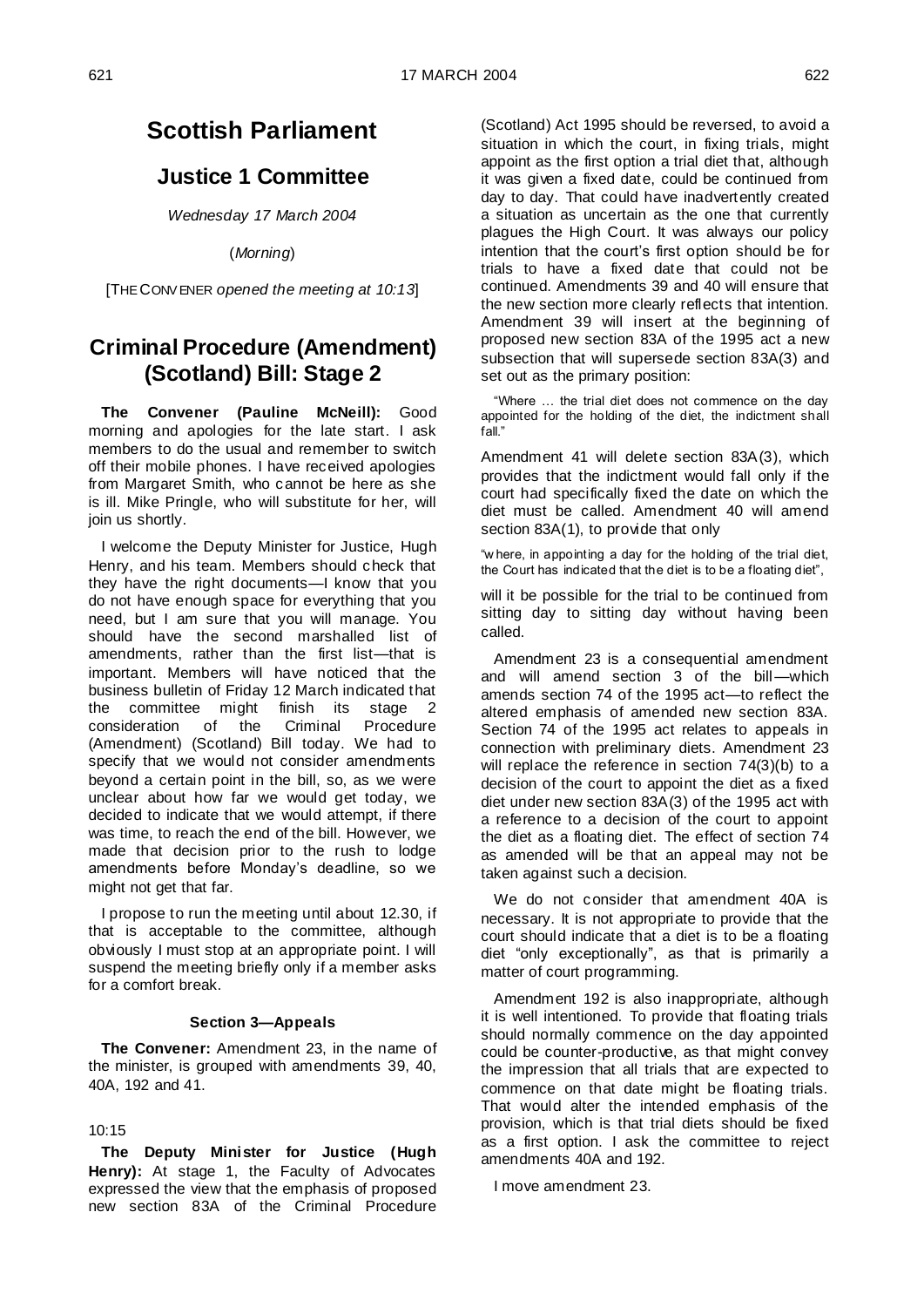**Margaret Mitchell (Central Scotland) (Con):**  Amendment 40A would amend amendment 40, which refers to floating diets, by inserting the words

"w hich it may do only exceptionally".

That would create a presumption in favour of a fixed trial diet. In the evidence that the committee heard, the fixed diet definitely came across as the most desirable position.

**The Convener:** I will speak to amendment 192. I do not think that there is any disagreement about what we all want to achieve. As the minister rightly said, the Faculty of Advocates drew our attention to the drafting of proposed new section 83A of the 1995 act. The problem is that a fixed trial date would normally be given as part of the preliminary hearing system. As the provision stands, the court appears to have the choice of floating or fixed trials; there is no presumption that they should be fixed. The worry is that judges might opt for floating trials because they give ultimate flexibility, but that is not the point of the exercise.

Amendment 192 is similar to Executive amendment 39, but I thought that its wording would provide that presumption. It says that the

"floating diet … shall normally commence on the day appointed".

Perhaps I just need clarification, but my concern about amendment 39 is that the indictment would fall on the day if the trial did not go ahead. I suppose that the intention is to ensure that the trial would proceed, but I am worried about what would happen if the trial had to fall. Is there a risk there? I will be happy not to move amendment 192 if it is absolutely clear that there is provision in the bill to ensure that a fixed trial is the normal way of doing things. Legislating can be a bizarre concept—all that I wanted to do was to include the relevant words in plain English. Amendment 192 is based on the advice that I received to that end.

I am not trying to achieve anything different from what the Executive is trying to achieve; nor is Margaret Mitchell. We might just be arguing about the best wording.

**Mr Stewart Maxwell (West of Scotland) (SNP):**  There is no disagreement that we are all trying to achieve the central purpose of the bill—certainty in High Court trials. We are trying to find the best way of doing that. I have not so much a question as a concern that, by creating a situation in which "the indictment shall fall" if the fixed trial does not happen on the appointed day, we shall, in effect, create a presumption the other way round. If judges are worried that a trial might not occur on the day that they choose because the system is new and there might be problems, they might lean the other way by default and choose the floating option. Amendment 39 will create a situation in

which "the indictment shall fall" and I am concerned that it will have the opposite effect to that which is intended.

**Hugh Henry:** Members have mentioned the possibility that the indictment will fall. However, the situation will be no different from the present situation whereby the Crown, as the master of the instance, calls the indictment. The Crown would normally push for a case to be called, but we are not talking about a completely new situation of which we have no experience. I accept entirely what the convener and Margaret Mitchell say about the intention of amendment 39. Our worry is that amendment 192 could create the situation that members seek to avoid and that it could encourage the courts to fix all trials as floating trials, which the court would expect to start on the appointed day.

I hear what the convener says, and I share her concerns about the possible unforeseen consequences of what one regards as plain English when it is included in legislation. Your intention and ours are the same. I am happy not only to give the assurance that we seek to achieve exactly what the committee seeks to achieve—the expectation is that there will be fixed trials, rather than floating trials—but to consider whether, at stage 3, we can introduce additional wording to make it clear that that is the expectation. I am not sure whether that will be achievable, legally, but we will seek to do so. Like the committee, we want to ensure that fixed trials will be the norm.

*Amendment 23 agreed to.*

*Section 3, as amended, agreed to.*

*Section 4 agreed to.*

# **Section 5—Engagement, dismissal and withdrawal of solicitor representing accused**

**The Convener:** Amendment 24, in the name of the minister, is grouped with amendments 31 to 34, 36, 54, 57 and 60.

**Hugh Henry:** Subsection (1) of proposed new section 72F that will be inserted in the 1995 act by section 5 of the bill as introduced will impose a duty on solicitors acting for accused who are indicted into the High Court to notify the court and the Crown that they are acting. It will also impose a duty to inform the court and the Crown when the solicitor is dismissed or withdraws from acting.

The amendments in the group will extend the provisions of new section 72F to cases that are indicted into the sheriff court. Amendment 24 will remove a reference in section 72F(1) to proceedings "in the High Court" and substitute for that a reference simply to proceedings "on indictment". Amendments 31 to 34 will make appropriate adjustments to extend to solemn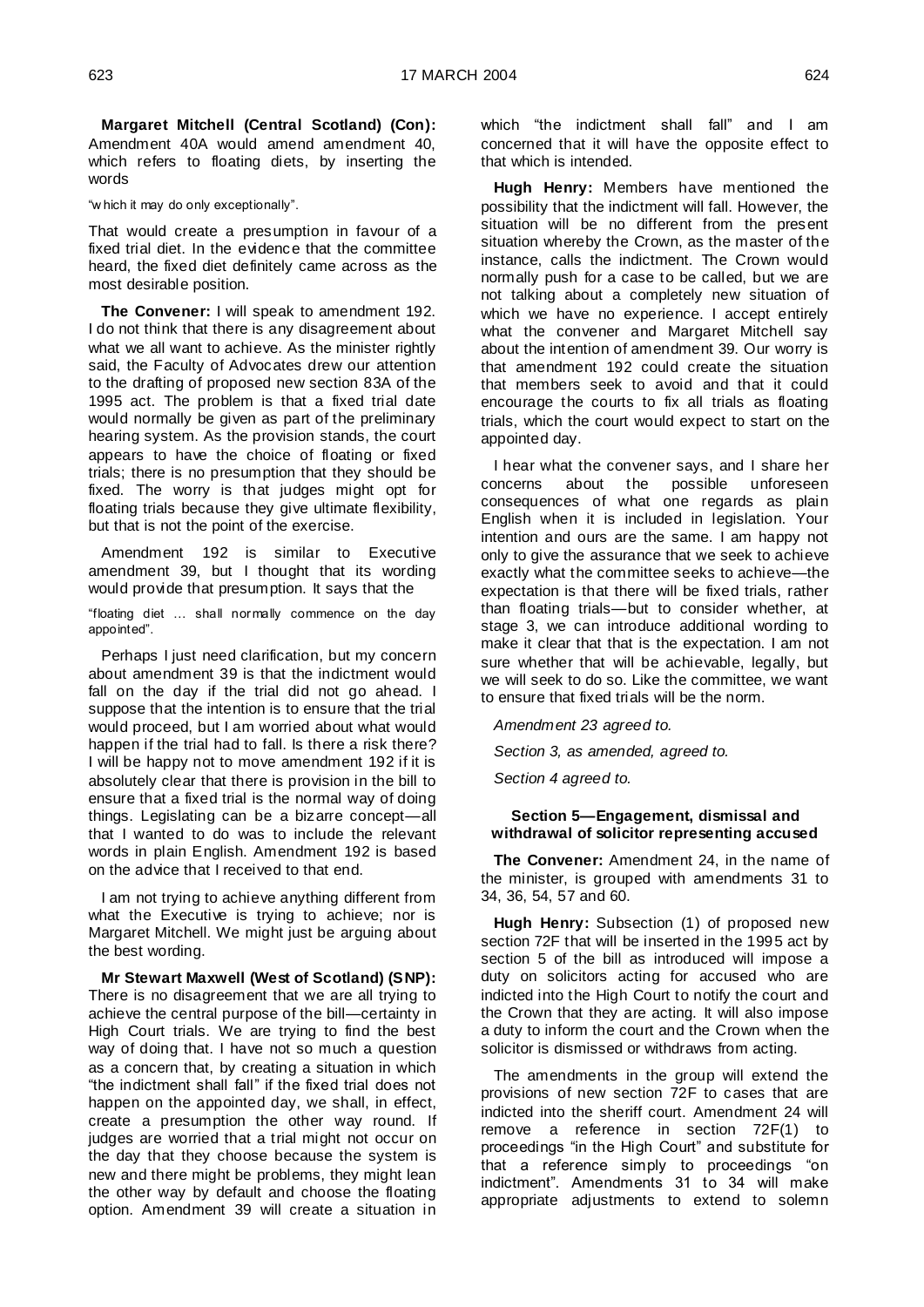proceedings in the sheriff court the provisions of subsections (3) to (10) of new section 72F, which relate to certain sexual offences. In consequence, amendment 54 will repeal section 71A of the 1995 act, which at present contains the provisions relating to sheriff court solemn proceedings. Amendment 36 will move the section that introduces new section 72F from part 1 of the bill, which contains provisions relating to proceedings in the High Court, to part 3, which relates to solemn proceedings generally. Amendments 57 and 60 will make consequential adjustments to the long title.

The amendments reflect the policy intention that in solemn cases in both the High Court and the sheriff court, the agent for the accused should inform the Crown and the court that he is acting. That will enable the Crown to provide agents with information as it becomes available, enabling them to prepare the case. Similarly, if the agent is dismissed or withdraws from acting, he must inform the court and the Crown of that fact.

# I move amendment 24.

#### *Amendment 24 agreed to.*

**The Convener:** Amendment 63, in the name of Margaret Mitchell, is grouped with amendments 64 to 71. If amendment 35, which has been debated, is agreed to, amendment 69 will be pre-empted.

**Margaret Mitchell:** Amendment 63 and the other amendments in the group are a tidying-up exercise. They would replace references to a solicitor with references to legal representation. Amendment 71 would provide a clear definition of legal representation. The amendments have been lodged for the sake of clarity and to make it much more obvious what categories are intended to be covered when we refer to solicitors.

The only amendment in the group that deviates from simply giving a fuller definition of legal representation is amendment 65, which would omit the word "accused" and insert

"person w ho engaged the representative",

on the basis that that person may not always be the accused.

I move amendment 63.

**Hugh Henry:** I understand what Margaret Mitchell said about achieving clarity, but the issue is more than just clarity: the provisions concern how the court system works. Proposed new section 72F of the 1995 act, which section 5 of the bill will introduce, will impose a duty on a solicitor to inform the court and the Crown that the accused has engaged him for the purpose of defence. That duty will be introduced to facilitate the early supply of information from the Crown as it becomes available.

The amendments in the group would extend that duty to any legal representative, which would include junior and senior counsel when appropriate. The amendments are unnecessary, and we worry that they might reduce counsel"s flexibility to hand over papers quickly when an unforeseen event occurs. The solicitor is an accused person"s primary representative and adviser. The solicitor instructs counsel and the Crown discloses material to the solicitor. It is therefore appropriate to place the duty on the solicitor alone.

# 10:30

**Margaret Mitchell:** Amendment 63 would spell out the position to avoid doubt. We want to get everything right in the bill and to prevent any loophole or misunderstanding. The amendment would satisfy those criteria, so I will press it in the interests of greater clarity.

**The Convener:** The question is, that amendment 63 be agreed to. Are we agreed?

#### **Members:** No.

**The Convener:** There will be a division.

#### **FOR**

Mitchell, Margaret (Central Scotland) (Con)

#### **AGAINST**

Butler, Bill (Glasgow Anniesland) (Lab) Glen, Marlyn (North East Scotland) (Lab) McNeill, Pauline (Glasgow Kelvin) (Lab) Matheson, Michael (Central Scotland) (SNP) Pringle, Mike (Edinburgh South) (LD)

#### **ABSTENTIONS**

Maxw ell, Mr Stew art (West of Scotland) (SNP)

**The Convener:** The result of the division is: For 1, Against 5, Abstentions 1.

*Amendment 63 disagreed to.*

*Amendments 25 and 26 moved—[Hugh Henry]—and agreed to.*

*Amendment 64 moved—[Margaret Mitchell].*

**The Convener:** The question is, that amendment 64 be agreed to. Are we agreed?

#### **Members:** No.

**The Convener:** There will be a division.

#### **FOR**

Mitchell, Margaret (Central Scotland) (Con)

#### **AGAINST**

Butler, Bill (Glasgow Anniesland) (Lab) Glen, Marlyn (North East Scotland) (Lab) McNeill, Pauline (Glasgow Kelvin) (Lab) Matheson, Michael (Central Scotland) (SNP) Pringle, Mike (Edinburgh South) (LD)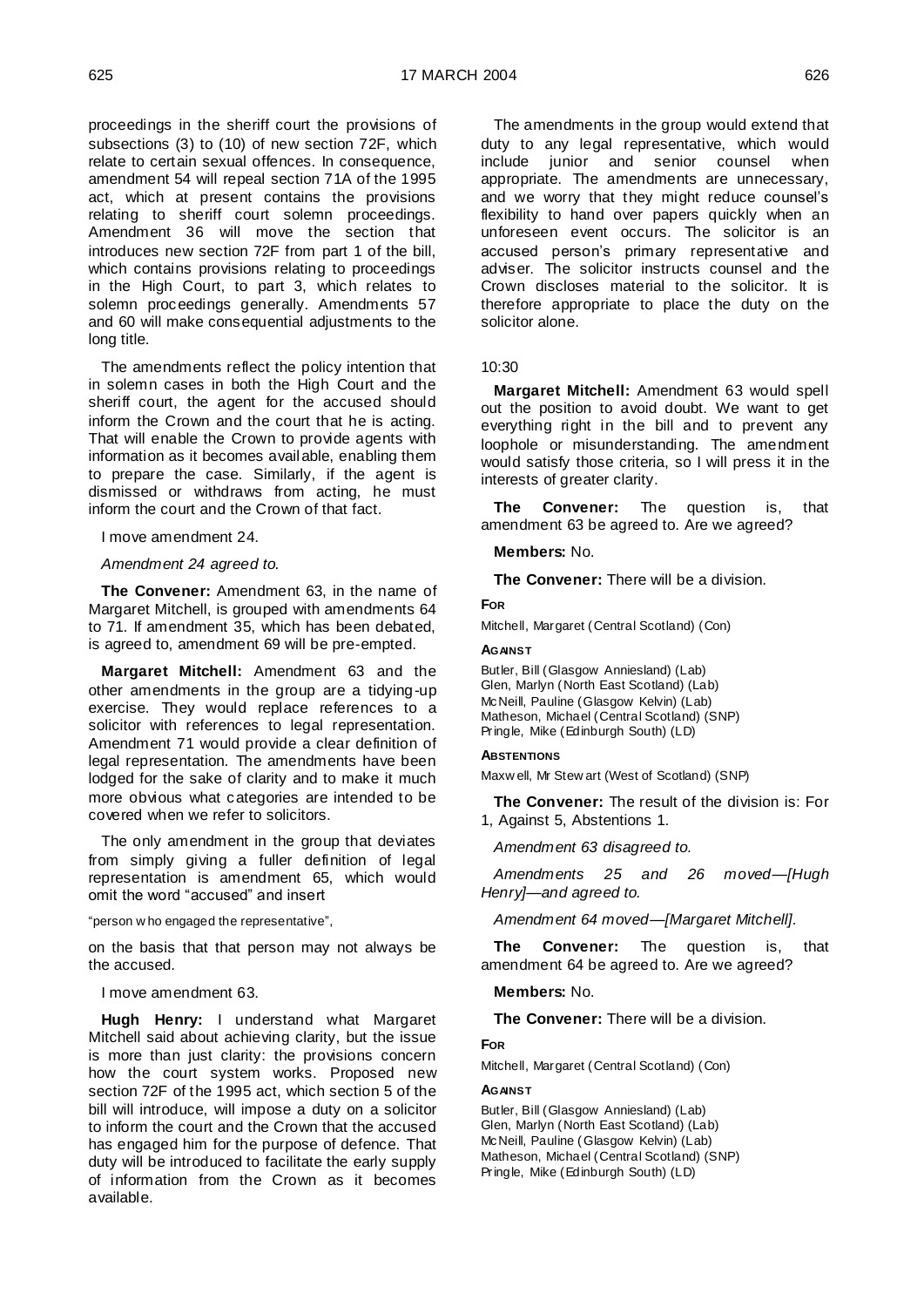# **ABSTENTIONS**

Maxw ell, Mr Stew art (West of Scotland) (SNP)

**The Convener:** The result of the division is: For 1, Against 5, Abstentions 1.

*Amendment 64 disagreed to.*

*Amendment 27 moved—[Hugh Henry]—and agreed to.*

*Amendment 65 moved—[Margaret Mitchell].*

**The Convener:** The question is, that amendment 65 be agreed to. Are we agreed?

# **Members:** No.

**The Convener:** There will be a division.

#### **FOR**

Mitchell, Margaret (Central Scotland) (Con)

#### **AGAINST**

Butler, Bill (Glasgow Anniesland) (Lab) Glen, Marlyn (North East Scotland) (Lab) McNeill, Pauline (Glasgow Kelvin) (Lab) Matheson, Michael (Central Scotland) (SNP) Maxw ell, Mr Stew art (West of Scotland) (SNP) Pringle, Mike (Edinburgh South (LD)

**The Convener:** The result of the division is: For 1, Against 6, Abstentions 0.

*Amendment 65 disagreed to.*

*Amendment 66 moved—[Margaret Mitchell].*

**The Convener:** The question is, that amendment 66 be agreed to. Are we agreed?

#### **Members:** No.

**The Convener:** There will be a division.

# **FOR**

Mitchell, Margaret (Central Scotland) (Con)

#### **AGAINST**

Butler, Bill (Glasgow Anniesland) (Lab) Glen, Marlyn (North East Scotland) (Lab) McNeill, Pauline (Glasgow Kelvin) (Lab) Matheson, Michael (Central Scotland) (SNP) Pringle, Mike (Edinburgh South) (LD)

#### **ABSTENTIONS**

Maxw ell, Mr Stew art (West of Scotland) (SNP)

**The Convener:** The result of the division is: For 1, Against 5, Abstentions 1.

*Amendment 66 disagreed to.*

*Amendments 28 to 30 moved—[Hugh Henry] and agreed to.*

*Amendment 67 moved—[Margaret Mitchell].*

**The Convener:** The question is, that amendment 67 be agreed to. Are we agreed?

# **Members:** No.

**The Convener:** There will be a division.

# **FOR**

Mitchell, Margaret (Central Scotland) (Con)

#### **AGAINST**

Butler, Bill (Glasgow Anniesland) (Lab) Glen, Marlyn (North East Scotland) (Lab) McNeill, Pauline (Glasgow Kelvin) (Lab) Matheson, Michael (Central Scotland) (SNP) Pringle, Mike (Edinburgh South) (LD)

#### **ABSTENTIONS**

Maxw ell, Mr Stew art (West of Scotland) (SNP)

**The Convener:** The result of the division is: For 1, Against 5, Abstentions 1.

*Amendment 67 disagreed to.*

*Amendments 31 to 34 moved—[Hugh Henry] and agreed to.*

*Amendment 68 moved—[Margaret Mitchell].*

**The Convener:** The question is, that amendment 68 be agreed to. Are we agreed?

#### **Members:** No.

**The Convener:** There will be a division.

#### **FOR**

Mitchell, Margaret (Central Scotland) (Con)

#### **AGAINST**

Butler, Bill (Glasgow Anniesland) (Lab) Glen, Marlyn (North East Scotland) (Lab) McNeill, Pauline (Glasgow Kelvin) (Lab) Matheson, Michael (Central Scotland) (SNP) Pringle, Mike (Edinburgh South) (LD)

#### **ABSTENTIONS**

Maxw ell, Mr Stew art (West of Scotland) (SNP)

**The Convener:** The result of the division is: For 1, Against 5, Abstentions 1.

*Amendment 68 disagreed to.*

**The Convener:** Amendment 35 was debated with amendment 12. If amendment 35 is agreed to, amendment 69 will be pre-empted.

*Amendment 35 moved—[Hugh Henry]—and agreed to.*

*Amendment 70 moved—[Margaret Mitchell].*

**The Convener:** The question is, that amendment 70 be agreed to. Are we agreed?

#### **Members:** No.

**The Convener:** There will be a division.

# **FOR**

Mitchell, Margaret (Central Scotland) (Con)

#### **AGAINST**

Butler, Bill (Glasgow Anniesland) (Lab) Glen, Marlyn (North East Scotland) (Lab) McNeill, Pauline (Glasgow Kelvin) (Lab) Matheson, Michael (Central Scotland) (SNP) Pringle, Mike (Edinburgh South) (LD)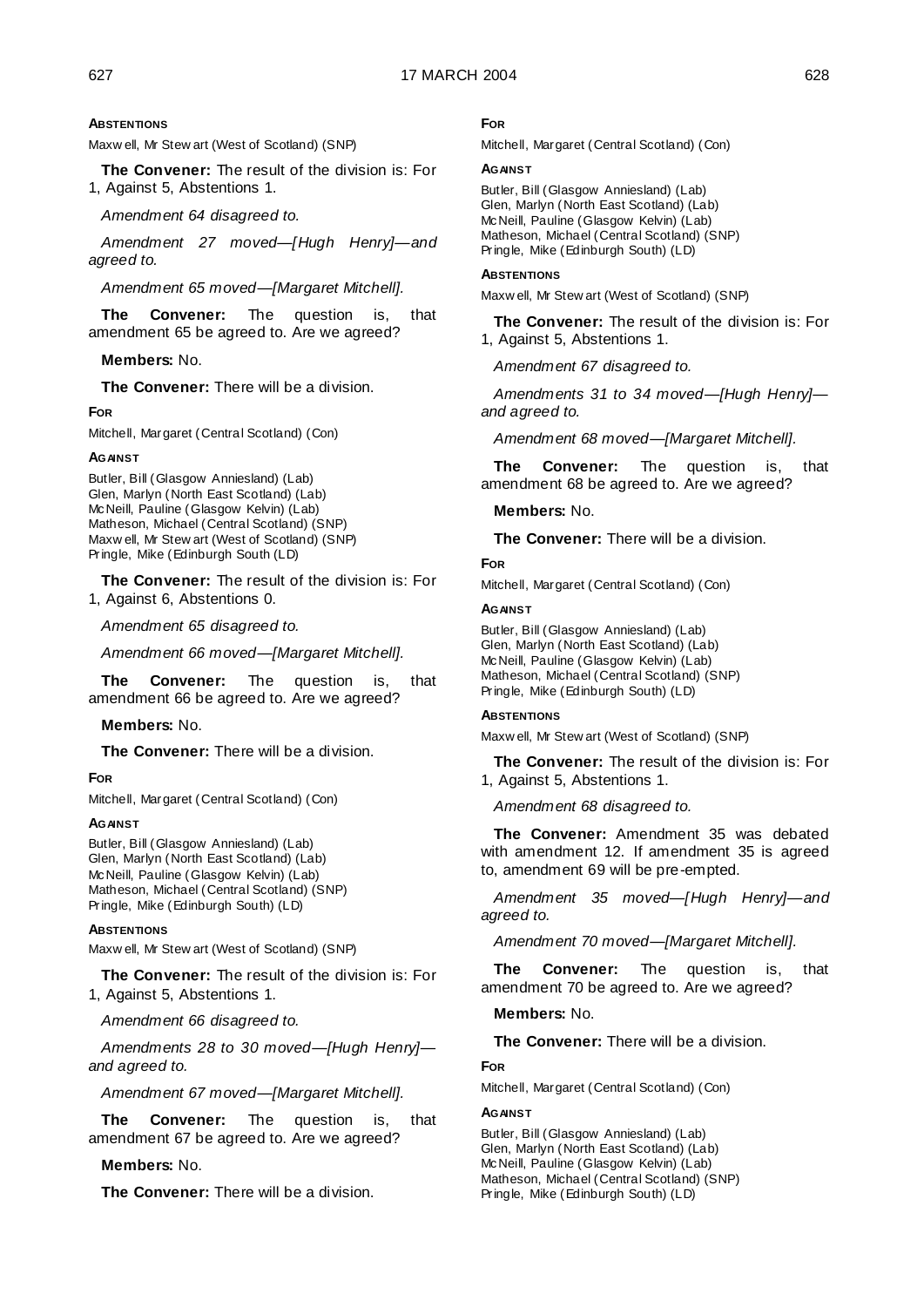# **ABSTENTIONS**

Maxw ell, Mr Stew art (West of Scotland) (SNP)

**The Convener:** The result of the division is: For 1, Against 5, Abstentions 1.

*Amendment 70 disagreed to.*

*Amendment 71 moved—[Margaret Mitchell].*

**The Convener:** The question is, that amendment 71 be agreed to. Are we agreed?

**Members:** No.

**The Convener:** There will be a division.

# **FOR**

Matheson, Michael (Central Scotland) (SNP) Mitchell, Margaret (Central Scotland) (Con)

#### **AGAINST**

Butler, Bill (Glasgow Anniesland) (Lab) Glen, Marlyn (North East Scotland) (Lab) McNeill, Pauline (Glasgow Kelvin) (Lab) Pringle, Mike (Edinburgh South) (LD)

# **ABSTENTIONS**

Maxw ell, Mr Stew art (West of Scotland) (SNP)

**The Convener:** The result of the division is: For 2, Against 4, Abstentions 1.

*Amendment 71 disagreed to.*

*Section 5, as amended, agreed to.*

*Amendment 36 moved—[Hugh Henry]—and agreed to.*

# **Section 6—Alteration of trial diet**

*Amendment 37 moved—[Hugh Henry]—and agreed to.*

# **Section 7—Procedure where trial diet does not proceed**

**The Convener:** Amendment 38, in the name of the minister, is grouped with amendments 43, 56, 74 and 75.

**Hugh Henry:** Amendments 38, 43, 56, 74 and 75 seek to introduce a new section 81 to the 1995 act, which will provide for procedure when a trial does not take place in proceedings in the High Court or on indictment in the sheriff court. Section 7 in part 1 of the bill as introduced sought to insert a new section 81A in the 1995 act, which made provision for procedure where a trial diet in the High Court does not take place. Amendment 38 seeks to leave out that provision, and amendment 43 seeks to introduce new section 81, which will make provision applicable to both the High Court and proceedings on indictment in the sheriff court. Amendment 43 will insert the section that will introduce new section 81 into part 2 of the bill, which relates to solemn proceedings generally.

I move amendment 38.

*Amendment 38 agreed to.*

# **Section 8—Continuation of trial diet**

*Amendment 39 moved—[Hugh Henry]—and agreed to.*

*Amendment 40 moved—[Hugh Henry].*

*Amendment 40A moved—[Margaret Mitchell].*

**The Convener:** The question is, that amendment 40A be agreed to. Are we agreed?

**Members:** No.

**The Convener:** There will be a division.

**FOR**

Mitchell, Margaret (Central Scotland) (Con)

# **AGAINST**

Butler, Bill (Glasgow Anniesland) (Lab) Glen, Marlyn (North East Scotland) (Lab) McNeill, Pauline (Glasgow Kelvin) (Lab) Matheson, Michael (Central Scotland) (SNP) Maxw ell, Mr Stew art (West of Scotland) (SNP) Pringle, Mike (Edinburgh South) (LD)

**The Convener:** The result of the division is: For 1, Against 6, Abstentions 0.

*Amendment 40A disagreed to.*

*Amendment 40 agreed to.*

*Amendment 192 not moved.*

*Amendment 41 moved—[Hugh Henry]—and agreed to.*

*Section 8, as amended, agreed to.*

# **Section 9—Time limits**

**The Convener:** Amendment 92 is in a group on its own.

**Margaret Mitchell:** The purpose of amendment 92 is to ensure that the preliminary hearing is whenever possible held within nine months—we should try to aim for that—or at the outer limit, within 11 months, which reflects what was proposed in the Bonomy report.

I move amendment 92.

#### 10:45

**Hugh Henry:** The effect of amendment 92 would be to introduce to the 1995 act a target or objective for a hearing to commence within nine months and, therefore, for indictment by the Crown to be made within eight months. It appears that the amendment would not achieve anything because the Crown will serve an indictment when a case is fully prepared, whether that be within six, seven or eight months.

The bill does not preclude indictment within eight months where that is achievable. The requirement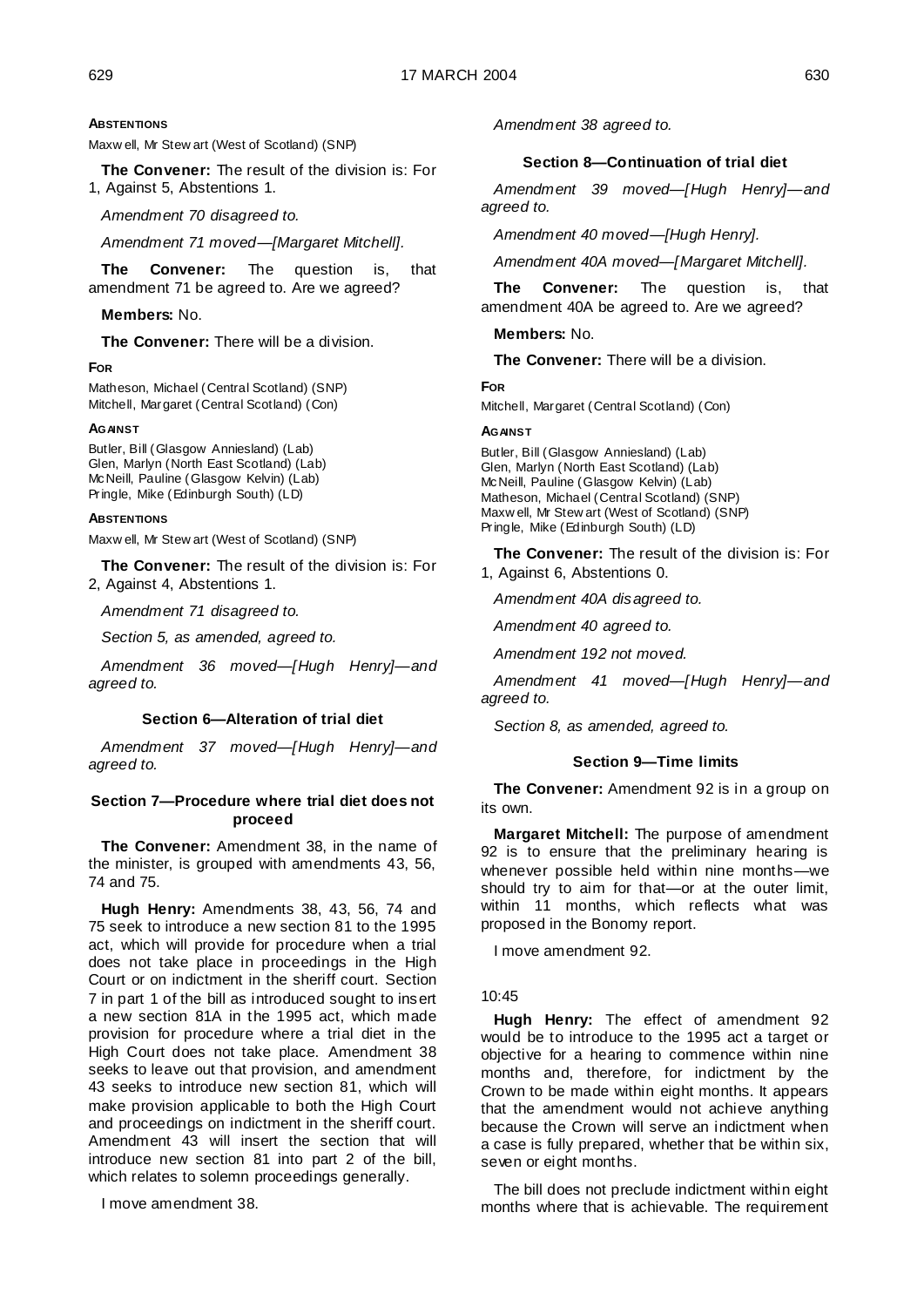to commence a preliminary hearing within 11 months of first appearance would mean simply that 10 months is the maximum period for indictment in petition cases. The 1995 act sets out legal provision in relation to matters of criminal procedure; it is not the place for setting targets. The Crown will, no doubt, serve indictments as early as its investigations allow. We consider that amendment 92 is unnecessary and inappropriate.

Through being allowed up to 10 months to serve indictments, the Crown has the flexibility to set priorities for cases, which will allow it to investigate and to indict cases in which there might be, for example, children or other vulnerable victims. We would not want to interfere with that.

**Margaret Mitchell:** I appreciate what the minister said, but I do not believe that amendment 92 would result in interference with anyone in the categories that the minister mentioned. It would plant quite firmly in the minds of the parties the aim of holding a preliminary hearing within nine months. The culture of the bill is that matters should be dealt with within a realistic timeframe; to set down that the preliminary hearing be held whenever possible within nine months would focus attention.

One thing that has come through when I have spoken with representatives of the Crown Office and Procurator Fiscal Service is that they focus on a timeframe as soon as a deadline is mentioned. For that reason, I am going to press amendment 92 in the hope that we can achieve the target of nine months. At the very outer limit, 11 months should remain the timeframe. Obviously Lord Bonomy thought that that could be achieved—the nine-month period was his recommendation.

**The Convener:** The question is, that amendment 92 be agreed to. Are we agreed?

**Members:** No.

**The Convener:** There will be a division.

**FOR**

Mitchell, Margaret (Central Scotland) (Con)

#### **AGAINST**

Butler, Bill (Glasgow Anniesland) (Lab) Glen, Marlyn (North East Scotland) (Lab) McNeill, Pauline (Glasgow Kelvin) (Lab) Matheson, Michael (Central Scotland) (SNP) Maxw ell, Mr Stew art (West of Scotland) (SNP) Pringle, Mike (Edinburgh South) (LD)

**The Convener:** The result of the division is: For 1, Against 6, Abstentions 0.

*Amendment 92 disagreed to.*

*Amendment 93 not moved.*

*Amendment 94 moved—[Margaret Mitchell].*

**The Convener:** The question is, that amendment 94 be agreed to. Are we agreed?

#### **Members:** No.

**The Convener:** There will be a division.

# **FOR**

Mitchell, Margaret (Central Scotland) (Con)

# **AGAINST**

Butler, Bill (Glasgow Anniesland) (Lab) Glen, Marlyn (North East Scotland) (Lab) McNeill, Pauline (Glasgow Kelvin) (Lab) Matheson, Michael (Central Scotland) (SNP) Maxw ell, Mr Stew art (West of Scotland) (SNP) Pringle, Mike (Edinburgh South) (LD)

**The Convener:** The result of the division is: For 1, Against 6, Abstentions 0.

*Amendment 94 disagreed to.*

**The Convener:** Amendment 95, in the name of Margaret Mitchell, was debated with amendment 81. If amendment 95 is agreed to, amendments 96, 97 and 98 will be pre-empted.

*Amendment 95 moved—[Margaret Mitchell].*

**The Convener:** The question is, that amendment 95 be agreed to. Are we agreed?

# **Members:** No.

**The Convener:** There will be a division.

# **FOR**

Mitchell, Margaret (Central Scotland) (Con)

#### **AGAINST**

Butler, Bill (Glasgow Anniesland) (Lab) Glen, Marlyn (North East Scotland) (Lab) McNeill, Pauline (Glasgow Kelvin) (Lab) Matheson, Michael (Central Scotland) (SNP) Maxw ell, Mr Stew art (West of Scotland) (SNP) Pringle, Mike (Edinburgh South) (LD)

**The Convener:** The result of the division is: For 1, Against 6, Abstentions 0.

*Amendment 95 disagreed to.*

*Amendment 96 not moved.*

*Amendment 97 moved—[Margaret Mitchell].*

**The Convener:** The question is, that amendment 97 be agreed to. Are we agreed?

## **Members:** No.

**The Convener:** There will be a division.

# **FOR**

Mitchell, Margaret (Central Scotland) (Con)

#### **AGAINST**

Butler, Bill (Glasgow Anniesland) (Lab) Glen, Marlyn (North East Scotland) (Lab) McNeill, Pauline (Glasgow Kelvin) (Lab) Matheson, Michael (Central Scotland) (SNP) Maxw ell, Mr Stew art (West of Scotland) (SNP) Pringle, Mike (Edinburgh South) (LD)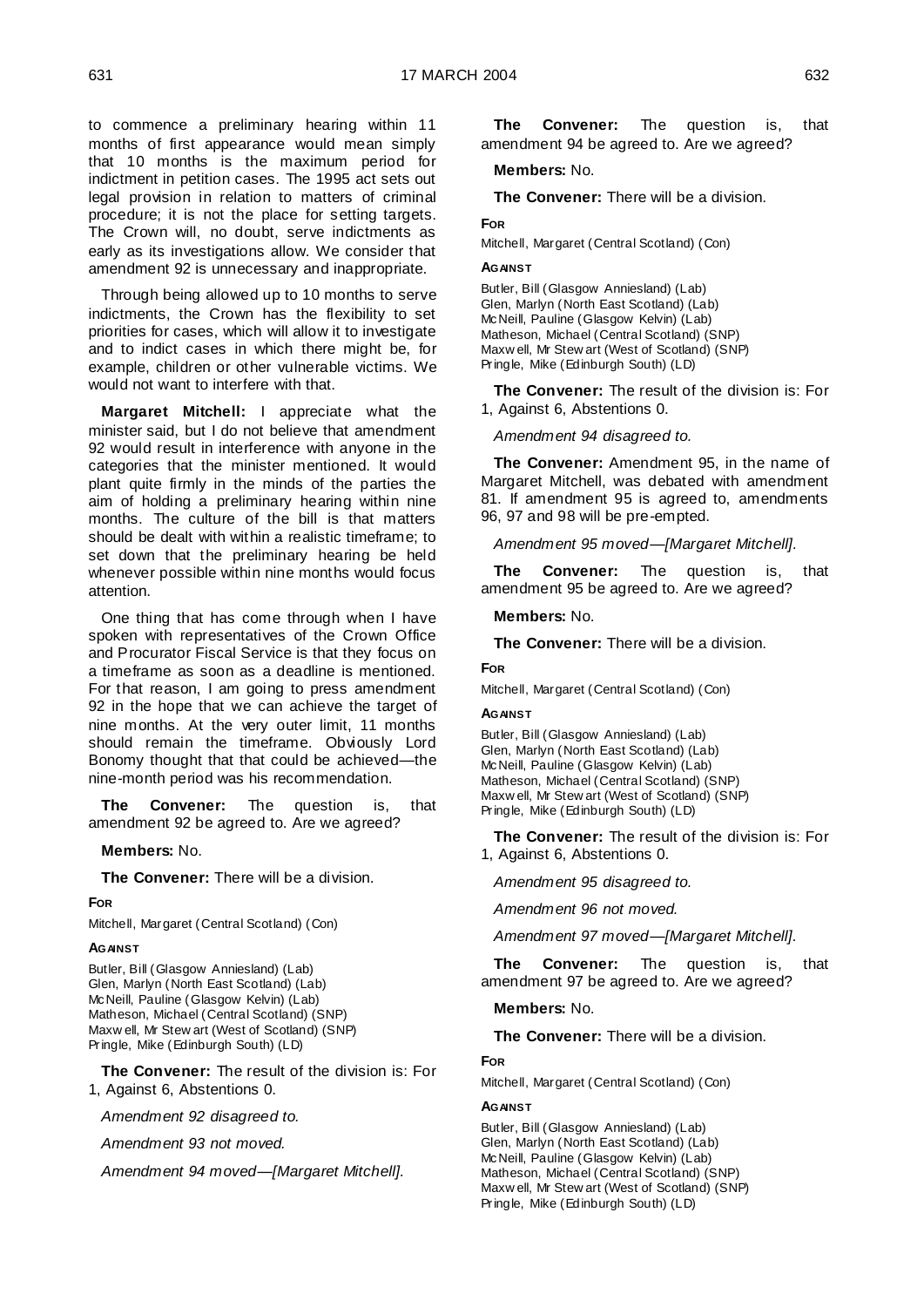**The Convener:** The result of the division is: For 1, Against 6, Abstentions 0.

*Amendment 97 disagreed to.*

*Amendments 98 and 99 not moved.*

*Amendment 100 moved—[Margaret Mitchell].*

**The Convener:** The question is, that amendment 100 be agreed to. Are we agreed?

**Members:** No.

**The Convener:** There will be a division.

# **FOR**

Mitchell, Margaret (Central Scotland) (Con)

# **AGAINST**

Butler, Bill (Glasgow Anniesland) (Lab) Glen, Marlyn (North East Scotland) (Lab) McNeill, Pauline (Glasgow Kelvin) (Lab) Matheson, Michael (Central Scotland) (SNP) Maxw ell, Mr Stew art (West of Scotland) (SNP) Pringle, Mike (Edinburgh South) (LD)

**The Convener:** The result of the division is: For 1, Against 6, Abstentions 0.

*Amendment 100 disagreed to.*

**The Convener:** I do not know what it is going to be like when we get to the section to which about 200 amendments have been lodged.

*Amendment 101 moved—[Margaret Mitchell].*

**The Convener:** The question is, that amendment 101 be agreed to. Are we agreed?

# **Members:** No.

**The Convener:** There will be a division.

# **FOR**

Mitchell, Margaret (Central Scotland) (Con)

# **AGAINST**

Butler, Bill (Glasgow Anniesland) (Lab) Glen, Marlyn (North East Scotland) (Lab) McNeill, Pauline (Glasgow Kelvin) (Lab) Matheson, Michael (Central Scotland) (SNP) Maxw ell, Mr Stew art (West of Scotland) (SNP) Pringle, Mike (Edinburgh South) (LD)

**The Convener:** The result of the division is: For 1, Against 6, Abstentions 0.

*Amendment 101 disagreed to.*

*Amendment 102 moved—[Margaret Mitchell].*

**The Convener:** The question is, that amendment 102 be agreed to. Are we agreed?

**Members:** No.

**The Convener:** There will be a division.

**FOR**

Mitchell, Margaret (Central Scotland) (Con)

# **AGAINST**

Butler, Bill (Glasgow Anniesland) (Lab) Glen, Marlyn (North East Scotland) (Lab) McNeill, Pauline (Glasgow Kelvin) (Lab) Matheson, Michael (Central Scotland) (SNP) Maxw ell, Mr Stew art (West of Scotland) (SNP) Pringle, Mike (Edinburgh South) (LD)

**The Convener:** The result of the division is: For 1, Against 6, Abstentions 0.

*Amendment 102 disagreed to.*

**The Convener:** Amendment 103, in the name of Margaret Mitchell, was debated with amendment 81. If amendment 103 is agreed to, amendments 104 and 105 will be pre-empted.

*Amendment 103 moved—[Margaret Mitchell].*

**The Convener:** The question is, that amendment 103 be agreed to. Are we agreed?

**Members:** No.

**The Convener:** There will be a division.

# **FOR**

Mitchell, Margaret (Central Scotland) (Con)

# **AGAINST**

Butler, Bill (Glasgow Anniesland) (Lab) Glen, Marlyn (North East Scotland) (Lab) McNeill, Pauline (Glasgow Kelvin) (Lab) Matheson, Michael (Central Scotland) (SNP) Maxw ell, Mr Stew art (West of Scotland) (SNP) Pringle, Mike (Edinburgh South) (LD)

**The Convener:** The result of the division is: For 1, Against 6, Abstentions 0.

*Amendment 103 disagreed to.*

*Amendments 104 and 105 not moved.*

*Section 9 agreed to.*

# **Section 10—Warrant for citation**

**The Convener:** Amendment 42, in the name of the minister, is grouped with amendment 59.

**Hugh Henry:** Section 10 will amend section 66 of the 1995 act, which contains provisions relating to service and lodging of indictments. Amendment 42 will introduce to section 10 of the bill further amendments to section 66 of the 1995 act. Those amendments to section 66 will provide that service of an indictment by means of affixing a notice is, in the case of an accused on bail, to be on the door at his "domicile of citation", as stated in the bail order. In the case of an accused who is not on bail, it is to be on the door of any premises that the constable affixing the notice

"reasonably believes to be the accused"s dw elling-house or place of business".

The amendments to section 66 will also introduce for the first time the option of service of the indictment on the accused"s solicitor. The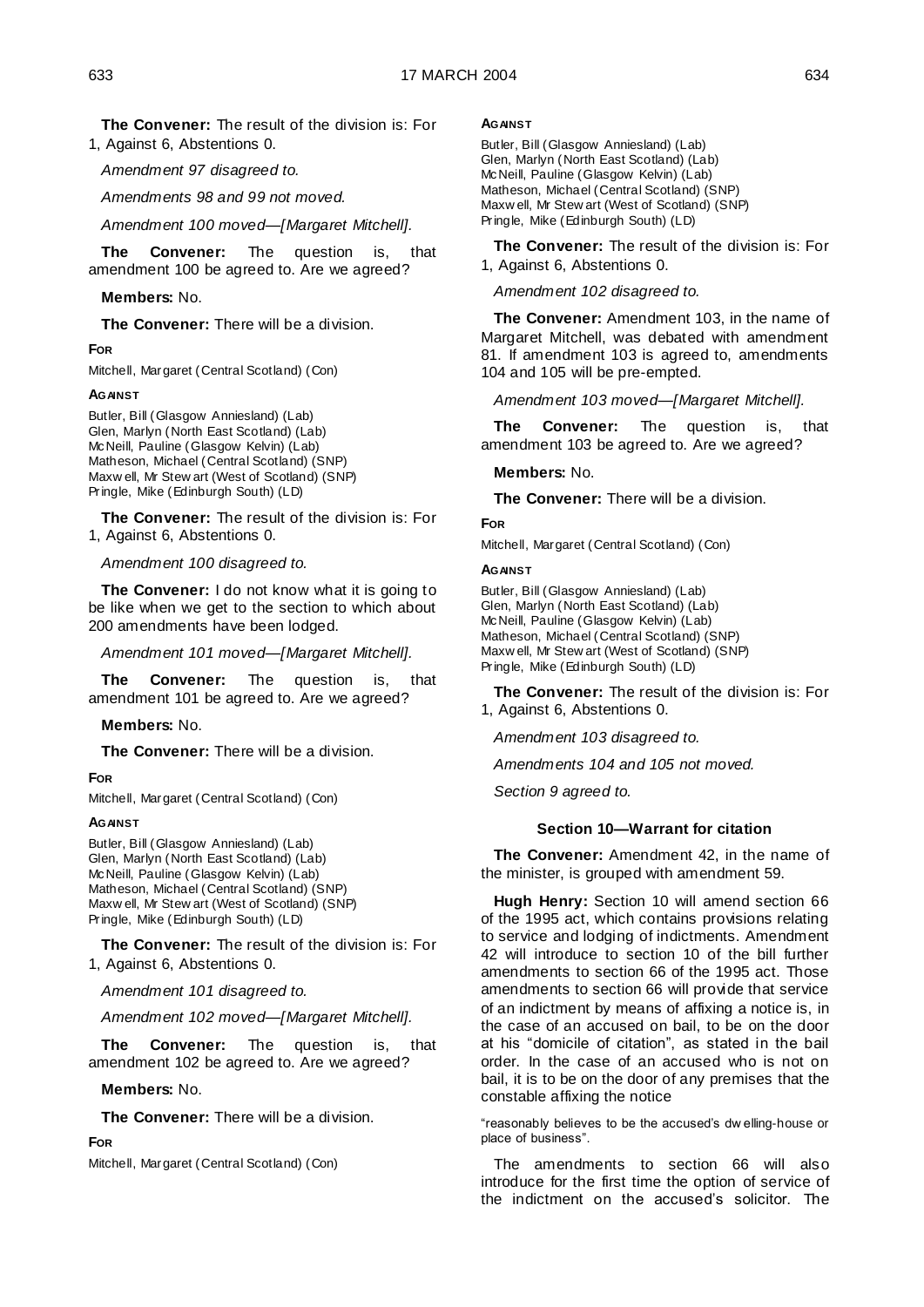purpose of amendment 42 is therefore to clarify the provisions in the 1995 act that relate to service of indictments by means of affixing, and to increase the options that are available for service by providing for service on the accused's solicitor. That option will facilitate early preparation of the defence case.

Amendment 59 will make a consequential amendment to the long title.

I move amendment 42.

*Amendment 42 agreed to.* 

*Section 10, as amended, agreed to.*

#### **After section 10**

*Amendment 43 moved—[Hugh Henry]—and agreed to.* 

# **Section 11—Trial in absence of accused**

**The Convener:** Amendment 193, in the name of Bill Butler, is grouped with amendments 1, 194 to 196, 2 and 3.

**Bill Butler (Glasgow Anniesland) (Lab):** One of the proposals that caused deep concern for the committee at stage 1 was the bill"s proposal to have trial in absence of the accused from the outset. It is clear from the majority of the evidence that we have heard that there are grave concerns about that proposal. Concerns relating to the European convention on human rights were expressed, as was the concern that if someone were to abscond and subsequently to be detained, there would be an almost irresistible case at appeal for a retrial to be ordered, which would involve witnesses having to go through the whole process again. We felt that that was unfair and unjust.

In paragraph 140 of the committee"s stage 1 report, we were unanimous in rejecting the proposal that accused persons can be tried in their absence from the outset. We felt that there was little evidence to support that proposal, that there was little justice in it and that it was far too inflexible. The committee accepted that there were circumstances in which, all the evidence having been led, the absence of the accused would not affect his receiving a fair trial. That is stated in paragraph 141 of the stage 1 report.

Amendments 193 to 196—really one amendment that has been divided into four emphasise the important points that the committee made: that evidence against the accused must have been led: that the court must be satisfied that the accused has been cited in accordance with section 66 of the 1995 act; and that the accused's failure to appear has occurred at a point in proceedings at which, after hearing the parties, the

court is satisfied that it would be in the interests of justice to proceed. My amendments reflect evidence that was taken by the committee and paragraphs 140 and 141 of the committee's report, and would create a balance that would ensure fair treatment, both of the accused and of witnesses in a trial in the High Court.

# 11:00

I hope that members will agree to support the proposal, because I feel that it strikes a reasonable balance between paragraphs 140 and 141 of the committee's report. I hope that the Executive will accept the amendments because, as I said earlier, its initial position was far too fixed and rigid and did not reflect the majority of the concerns that we heard when we took evidence.

I contend that my amendments are a reasoned attempt to address the concerns of the committee.

#### I move amendment 193.

**Michael Matheson (Central Scotland) (SNP):** Amendments 1, 2 and 3 relate to trial in absence. The minister will be aware that the committee's stage 1 report stated that the evidence that we had received indicated that the proposal was not workable, and that serious concerns were expressed in the evidence that we received about why the Executive would choose this course of action, given the small number of cases—90, I believe—that are affected by the problem each year. I understand that those cases represent only 3.5 per cent of the overall work that is done by the High Court in a year. I cannot help but think that the Executive is using a sledgehammer to crack a nut.

The evidence that the committee received was largely opposed to the proposal that would allow people to be tried in their absence. Bodies and people who expressed serious concerns about the proposal include: the Society of Writers to Her Majesty"s Signet; the Sheriffs Association; the Public Defence Solicitors Office; the Lord Justice General, Lord Cullen, who is Scotland"s most senior judge; the Society of Solicitor Advocates; the Faculty of Advocates; and the Law Society of Scotland.

My amendments would put in place the recommendation that the committee made in paragraph 141 of its report, which states:

"The Committee believes that the Bill should be amended to allow the accused to be tried in their absence only at a stage in the trial w here all the evidence has been led".

That is why my amendments are framed differently to Bill Butler"s amendments. He believes that it should be possible to try the accused in their absence as long as the prosecution evidence has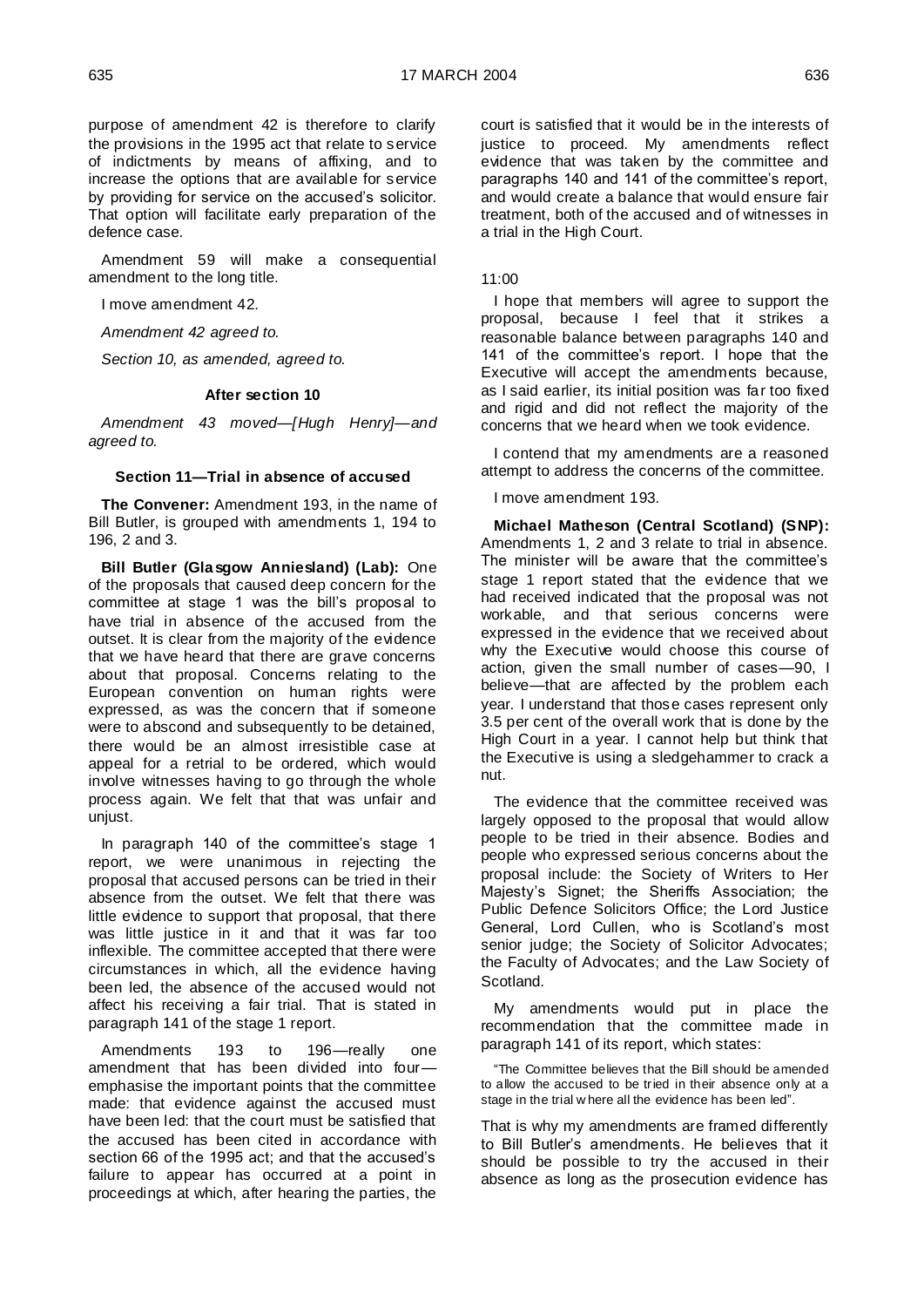been led. I believe that the committee's intention was that that should happen only after

#### "all the evidence has been led."

I hope that the Executive will recognise that if the proposal is allowed to stand in its present form it will probably undermine one of the most fundamental principles in the Scottish criminal justice system. I hope that the Executive will reflect on that, particularly in light of the limited number of cases that are affected by the problem.

I understand that the Executive wants to create greater certainty for witnesses or victims of crime when cases are brought before the courts. I would have thought that one of the best ways in which that could be achieved would be through the penalties and sanctions that can be imposed on someone who fails to appear in court, as was highlighted in the evidence that the committee received. Even if the Executive is minded to accept my amendments or Bill Butler's amendments or Bill Butler's amendments, I hope that it continues to consider the question of what further sanctions can be imposed in order to ensure that people are sufficiently deterred from failing to appear in court.

**Mike Pringle (Edinburgh South) (LD):** I will support Bill Butler's amendments. As Michael Matheson has said, all the evidence that we received told us that the proposal in the bill was not a good idea.

One of the main reasons why I will support Bill Butler"s amendments is that the issue is about good justice—for witnesses, in particular. The Executive has—not just in this bill, but in others tried to achieve something better for witnesses who come to court. All of us have spoken to people who, after going to court for one reason or another, have said that it was the last time they will ever go to court. The Executive has tried to address that problem; Bill Butler's amendments certainly do that. I have some sympathy for what Michael Matheson says, but I think that Bill Butler"s compromise amendments are the way forward.

**Mr Maxwell:** Bill Butler"s amendments are an improvement on what is in the bill at the moment, but they are not in line with the committee's recommendation, which is clear in specifying

#### "w here all the evidence has been led."

Michael Matheson"s amendments are completely in line with the committee's recommendations, to which all members of the committee signed up.

If Bill Butler"s amendments were agreed to, they would allow a case to proceed when only some of the evidence had been led. The written and oral evidence that we received during stage 1 suggested that there is great concern among the legal profession that there would be mistrials and

problems, and that situations would arise in which those on the defence side would be unwilling to take on cases before all the evidence had been led. A number of people made that very clear. They accepted that a trial could go ahead in the absence of the accused when all the evidence had been led, but not when only some of it had been led.

I am quite surprised by Mike Pringle"s statement that the issue is about achieving a balance; it is not about that—it is about a principle. The principle is that we should not go ahead with a trial in the absence of the accused. If we accept that principle, we must accept the recommendation that is made in the stage 1 report—to which all seven members of the committee signed up which is that that should occur only when all the evidence has been led and all that is awaited are the summing up and the final judgment.

I will support Michael Matheson"s amendments. Although I accept that Bill Butler's amendments would represent an improvement, I do not think that they are in line with the committee"s recommendations. We should support the stage 1 recommendations that we made and the evidence that we received from virtually—if not actually—all of the legal profession, as the list that Michael Matheson read out showed. I hope that committee members will support that position by supporting amendments 1, 2 and 3.

**Margaret Mitchell:** I agree that the proposals in the bill are not sustainable. In evidence, we were told loud and clear that there would be appeals on the basis that the accused was not present. I understand that Bill Butler has tried to improve the proposals and there seems, up to a point, to be merit in his suggestions, but I have a grave reservation about amendment 195. If I have read it properly, it seems to take us back to saying that, if the accused is not present, further evidence could be led in his absence and the trial could go ahead.

All in all, Michael Matheson has summed up the situation well. The committee was firmly of the opinion that what was proposed in the bill was not workable, sustainable or in the interests of justice. I will support Michael Matheson"s amendments.

**The Convener:** I think that the committee recognises why the provision was included in the bill, even though it was controversial. In his report, Lord Bonomy tried to consider every reason why trials did not proceed. The Executive gave evidence that in 90 cases in 2003, the accused failed to turn up to their trial. It is clear from the evidence that was presented to us that the provision was not supported by anyone else.

Apart from what the legal profession said, there are practical issues about how instructions would be taken if there was no accused. The biggest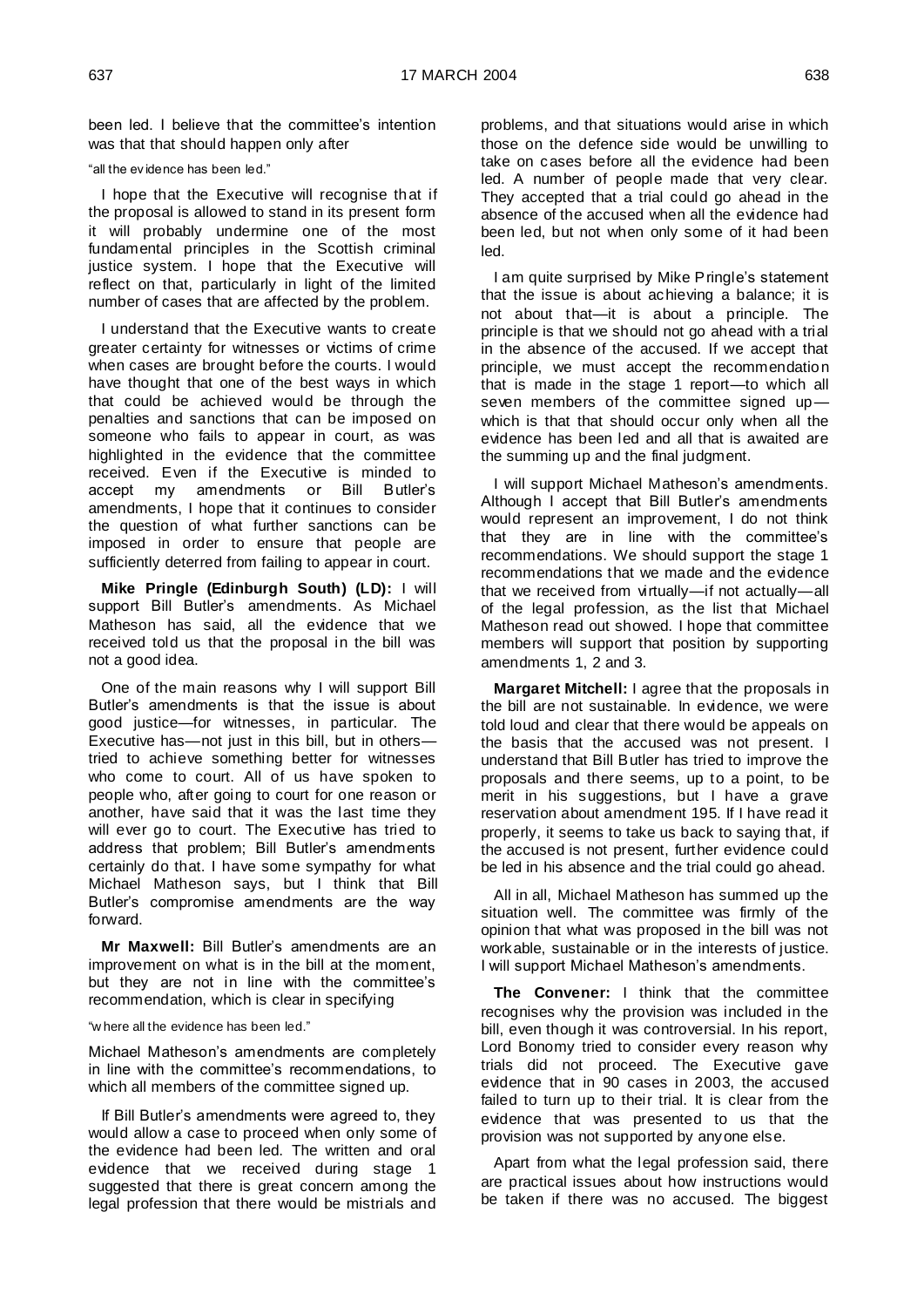practical difficulty relates to the need in Scots law to identify the accused in the dock. That would not be possible without the accused, so it would be very hard to get past go. I am clear that we should continue to reject the general principle that we should try a person in their absence.

Michael Matheson is quite correct that, in trying to find a way forward, the committee suggested that the Executive could consider provisions that would allow trials to continue when all the evidence had been led. It would be helpful if Bill Butler could clarify the difference between his amendments and Michael Matheson"s. I understood that Bill Butler meant that the trial could continue in the absence of the accused when the majority of the evidence had been led and the court was satisfied. I could not support that amendment unless there was some confirmation that when enough evidence had been led, any further evidence would not upset the balance of justice, and the jury would be allowed to return a verdict in the safe knowledge that there would be no opportunities for appeal.

I can see the practicality of trying to reach a compromise. The easiest way would have been to reject the notion totally and not have it in the bill at all. However, because we understand the reasons why the measure is in the bill, we are trying to find a way forward.

**Hugh Henry:** I acknowledge what Michael Matheson said about 3.5 per cent of cases in the High Court failing because the accused did not turn up. However, the problem is much bigger than we realise—there were also 400 such cases in the sheriff court. Even if we concentrate only on the 3.5 per cent of cases in the High Court, that represents 90 trials, involving a substantial number of victims for whom justice has been denied. It represents 90 trials, involving 1,600 witnesses, in which justice has been denied because of the actions of the accused, not for any other reason.

It is therefore right that we should consider how to achieve justice in such cases. It is not in anyone"s interests—other than accused persons who abscond—for us to allow such situations to continue. I am encouraged by the fact that we have debated the issue. I am also encouraged that the committee has not dwelt on the principle, as Stewart Maxwell said, because Michael Matheson is proposing a shift from the current situation. If we were retaining the principle, we would retain what exists now. Michael Matheson has come up with a suggestion with which I do not necessarily agree, but which at least recognises that it is right to move in response to the problem. I am encouraged that the committee has reflected on the fact that there is a problem and that there is merit in doing something about it. We can now argue about what should be done.

We have listened to all the arguments that have been presented to the committee. We have read carefully the committee's report, and we accept that there is an overwhelming body of opinion that does not take the line that was originally proposed in the bill. We acknowledge that many people feel that starting trials in the absence of the accused could cause difficulty. However, I emphasise that it is not right that accused persons should be able to trample over the rights of victims and witnesses simply by absconding after a trial has started.

If amendments 1 to 3 were agreed to, the circumstances in which there could be a trial in absence would be limited to cases in which all the evidence had been led. Positions on the issue have moved somewhat, so it would be unfortunate if those amendments were agreed to because it would mean that, if all the Crown evidence had been led and the case adjourned until the next morning, and the accused"s agent gave notice that he intended to lead evidence, the trial could not continue if the accused then failed to appear.

#### 11:15

It is right that we reflect the concerns that have been expressed, so I welcome the opportunity to consider an alternative or compromise. We accept Bill Butler"s point that we can find a way forward now that, after debate, the committee has agreed to the principle that trials in which the accused is not present should be able to proceed in certain circumstances. We think that Bill Butler"s amendments strike an appropriate balance between the rights of the victim and the rights of the accused, which have been carefully outlined during the course of the committee's deliberations.

Although we have some worries about Bill Butler"s amendments because we just do not know what impact they would have in practice, it is probably right that we signal that we are prepared to reach agreement and move on. We can accept Bill Butler's amendments in principle, but if the committee agrees to them today, we will go away and reflect on the consequences of that. If further technical changes are then necessary, we will lodge amendments as required at stage 3.

We believe that Bill Butler's amendments recognise the seriousness of the situations in many cases and reflect the concerns that the committee heard. We are prepared to work with the committee on that.

**Bill Butler:** I am glad that the Executive has moved from its original position of allowing an accused to be tried in absence from the outset. The committee quite rightly rejected that proposal, which was unworkable and unjust.

I note the minister"s worries about the practical impact of my amendments. I do not claim that my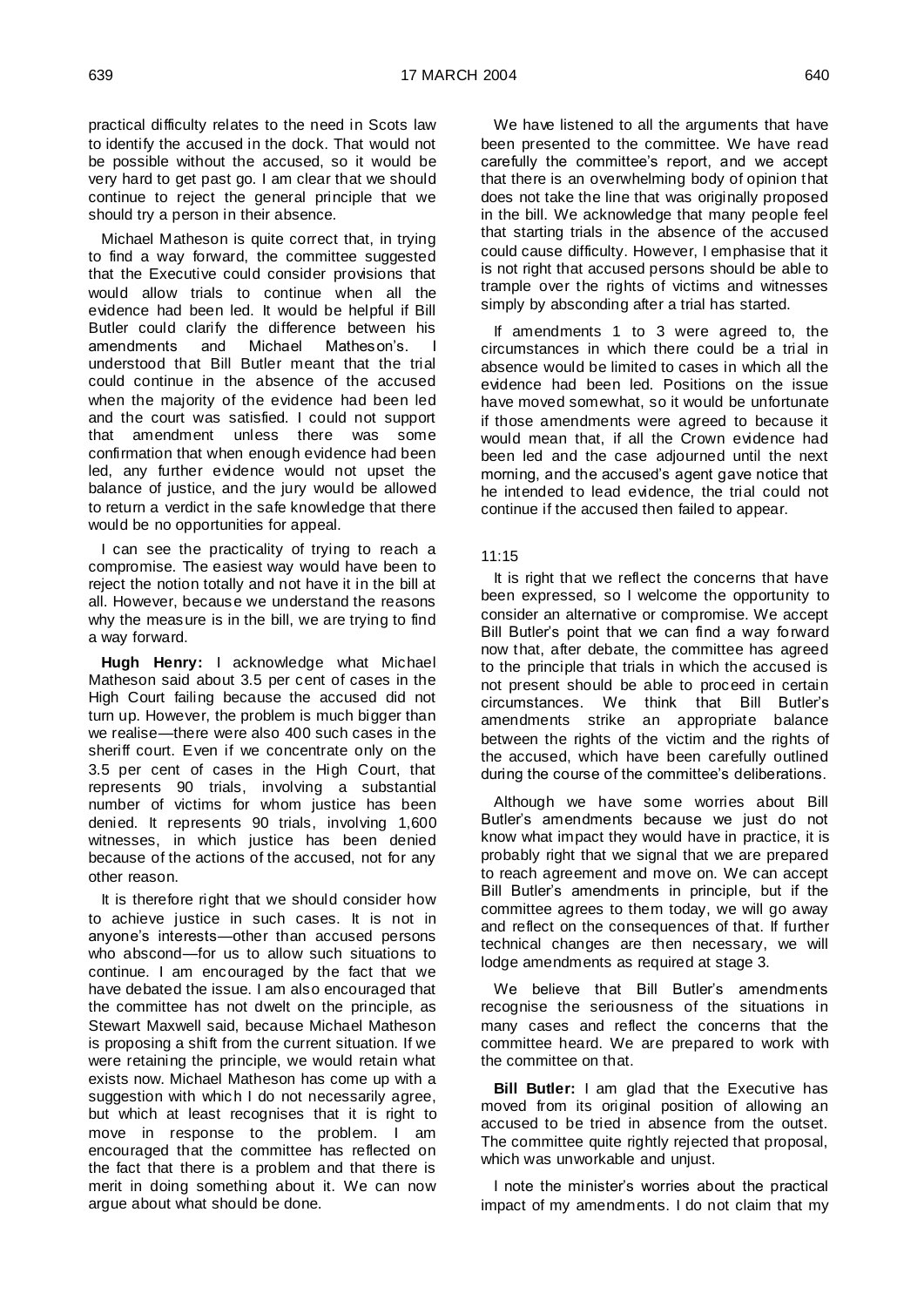amendments are perfectly worded or that they would have a perfect impact—I doubt that anybody would make such a claim—but they are reasonably worded. I also note the minister's comments about the Executive being prepared to move on. I hope that committee members will agree that my amendments have some merit. They are coherent, reasoned amendments.

Stewart Maxwell said that we should not move away from the fundamental principle, but we have already done that in paragraph 141 of our report. As the minister mentioned, we are all striving to achieve a balance between the rights of the accused and the rights of victims and witnesses. I accept Michael Matheson"s point that only a very small number of cases are involved—along with others, I made that point in the stage 1 debate but I am also mindful that some 1,600 people experience the adverse impact when those 90 abscond, as the minister said. As I and others argued in the stage 1 debate, we must also be mindful that if we have an inflexible position for those who abscond, they will have an almost irresistible case for appealing the verdict, with the result that a retrial might be ordered.

I am trying to strike the balance. The convener and Margaret Mitchell both made points about amendment 195. Through my amendments, I am trying to ensure that trials in absence would be possible only in cases in which evidence had been led. Amendments 195 and 196 also state that the judge would have discretion as to what should happen in the particular circumstances of each individual case. I stress to members that that would also enable the judge to refuse to allow a case to continue.

That is all that I have to say in summing up, other than to say that I hope that members will take due notice of the debate that we have had and will vote accordingly.

**The Convener:** I would like to ask one more question about the effect of your amendments. How much evidence would need to be led?

**Bill Butler:** The preponderance of evidence. Amendment 195 would insert the wording,

"including by allow ing further evidence to be led in respect of charges w here evidence has already been led".

It would not mean that absolutely all evidence would have to have been led.

**The Convener:** Would it mean the majority of evidence?

**Bill Butler:** It would mean the majority of evidence, as far as I understand it.

**Michael Matheson:** Amendment 193 would insert the wording,

"after evidence has been led against the accused".

That is basically the prosecution"s case.

**Bill Butler:** Sure. That is true.

**Michael Matheson:** In effect, the provision would kick in only in relation to the prosecution"s case, not the defence's.

**Bill Butler:** That is right.

**Michael Matheson:** I am just clarifying that point.

**Bill Butler:** Sure. The later amendments leave it to the discretion of the court to say whether or not, in the particular circumstances of the individual case and in the interests of justice, that would be enough. In certain circumstances, the judge might say—and I argue that this is possible with the amendments in the group—that it is not enough that all the evidence against the accused has been led, and the proceedings would then halt. My amendments are an attempt to give discretion to the court—in effect, to the judge—and I believe that they would allow greater flexibility and therefore would strike the balance that others, including the minister, have said ought to be struck. They strike a balance between the rights of the accused and the rights of victims and witnesses. That is the spirit in which I lodged my amendments.

**The Convener:** The question is, that amendment 193 be agreed to. Are we agreed?

# **Members:** No.

**The Convener:** There will be a division.

#### **FOR**

Butler, Bill (Glasgow Anniesland) (Lab) Glen, Marlyn (North East Scotland) (Lab) McNeill, Pauline (Glasgow Kelvin) (Lab) Pringle, Mike (Edinburgh South) (LD)

#### **AGAINST**

Matheson, Michael (Central Scotland) (SNP) Maxw ell, Mr Stew art (West of Scotland) (SNP) Mitchell, Margaret (Central Scotland) (Con)

**The Convener:** The result of the division is: For 4, Against 3, Abstentions 0.

*Amendment 193 agreed to.* 

*Amendment 1 moved—[Michael Matheson].*

**The Convener:** The question is, that amendment 1 be agreed to. Are we agreed?

**Members:** No.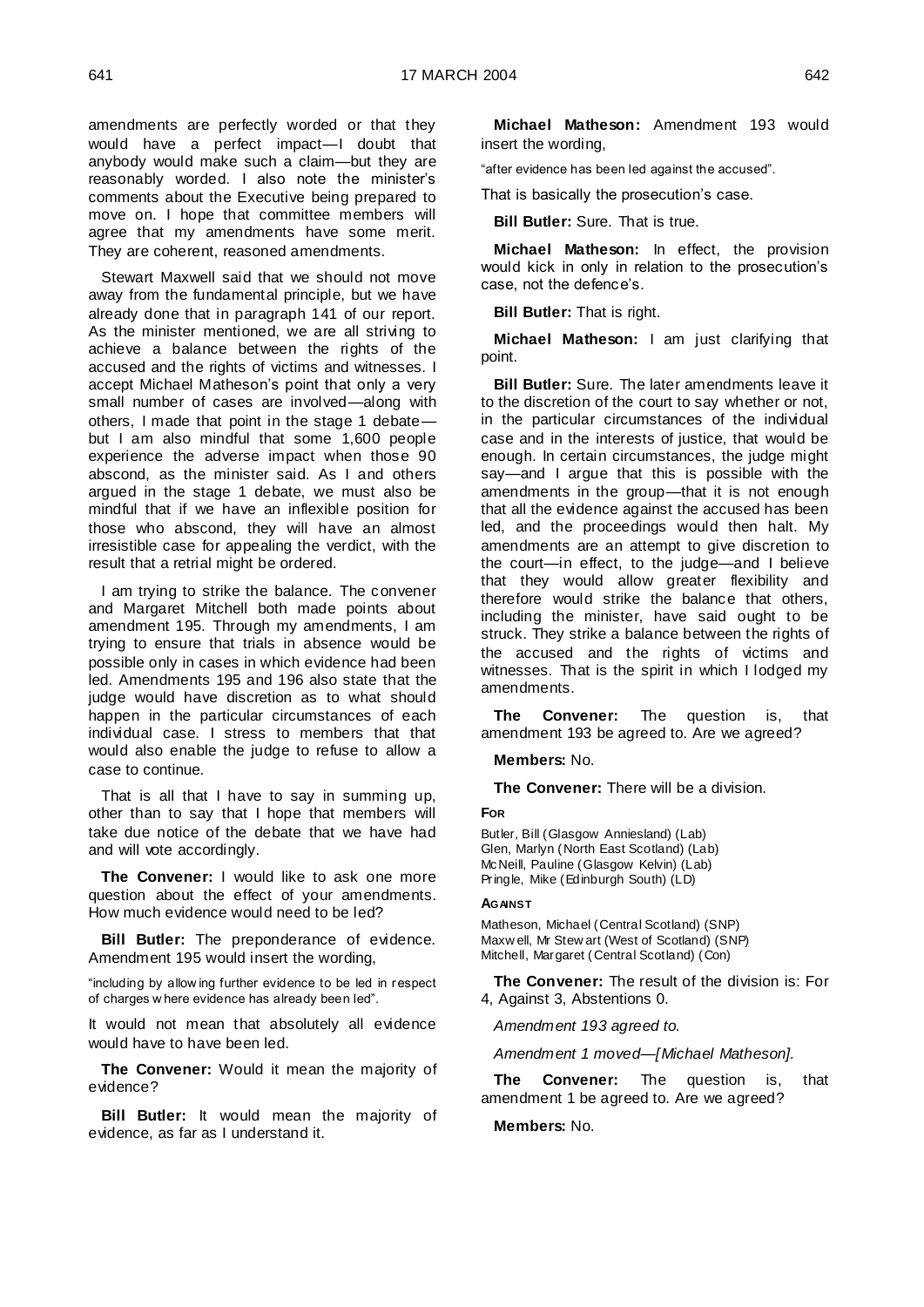**The Convener:** There will be a division.

# **FOR**

Matheson, Michael (Central Scotland) (SNP) Maxw ell, Mr Stew art (West of Scotland) (SNP) Mitchell, Margaret (Central Scotland) (Con)

#### **AGAINST**

Butler, Bill (Glasgow Anniesland) (Lab) Glen, Marlyn (North East Scotland) (Lab) McNeill, Pauline (Glasgow Kelvin) (Lab) Pringle, Mike (Edinburgh South) (LD)

**The Convener:** The result of the division is: For 3, Against 4, Abstentions 0.

*Amendment 1 disagreed to.* 

*Amendment 194 moved—[Bill Butler].*

**The Convener:** The question is, that amendment 194 be agreed to. Are we agreed?

# **Members:** No.

**The Convener:** There will be a division.

# **FOR**

Butler, Bill (Glasgow Anniesland) (Lab) Glen, Marlyn (North East Scotland) (Lab) McNeill, Pauline (Glasgow Kelvin) (Lab) Pringle, Mike (Edinburgh South) (LD)

#### **AGAINST**

Matheson, Michael (Central Scotland) (SNP) Maxw ell, Mr Stew art (West of Scotland) (SNP) Mitchell, Margaret (Central Scotland) (Con)

**The Convener:** The result of the division is: For 4, Against 3, Abstentions 0.

*Amendment 194 agreed to.*

*Amendment 195 moved—[Bill Butler].*

**The Convener:** The question is, that amendment 195 be agreed to. Are we agreed?

# **Members:** No.

**The Convener:** There will be a division.

#### **FOR**

Butler, Bill (Glasgow Anniesland) (Lab) Glen, Marlyn (North East Scotland) (Lab) McNeill, Pauline (Glasgow Kelvin) (Lab) Pringle, Mike (Edinburgh South) (LD)

# **AGAINST**

Matheson, Michael (Central Scotland) (SNP) Maxw ell, Mr Stew art (West of Scotland) (SNP) Mitchell, Margaret (Central Scotland) (Con)

**The Convener:** The result of the division is: For 4, Against 3, Abstentions 0.

*Amendment 195 agreed to.*

*Amendment 196 moved—[Bill Butler].*

**The Convener:** The question is, that amendment 196 be agreed to. Are we agreed?

**Members:** No.

# **The Convener:** There will be a division.

#### **FOR**

Butler, Bill (Glasgow Anniesland) (Lab) Glen, Marlyn (North East Scotland) (Lab) McNeill, Pauline (Glasgow Kelvin) (Lab) Pringle, Mike (Edinburgh South) (LD)

#### **AGAINST**

Matheson, Michael (Central Scotland) (SNP) Maxw ell, Mr Stew art (West of Scotland) (SNP) Mitchell, Margaret (Central Scotland) (Con)

**The Convener:** The result of the division is: For 4, Against 3, Abstentions 0.

*Amendment 196 agreed to.*

*Amendment 2 moved—[Michael Matheson].*

**The Convener:** The question is, that amendment 2 be agreed to. Are we agreed?

# **Members:** No.

**The Convener:** There will be a division.

# **FOR**

Matheson, Michael (Central Scotland) (SNP) Maxw ell, Mr Stew art (West of Scotland) (SNP) Mitchell, Margaret (Central Scotland) (Con)

#### **AGAINST**

Butler, Bill (Glasgow Anniesland) (Lab) Glen, Marlyn (North East Scotland) (Lab) McNeill, Pauline (Glasgow Kelvin) (Lab) Pringle, Mike (Edinburgh South) (LD)

**The Convener:** The result of the division is: For 3, Against 4, Abstentions 0.

*Amendment 2 disagreed to.*

*Amendment 3 moved—[Michael Matheson].*

**The Convener:** The question is, that amendment 3 be agreed to. Are we agreed?

#### **Members:** No.

**The Convener:** There will be a division.

# **FOR**

Matheson, Michael (Central Scotland) (SNP) Maxw ell, Mr Stew art (West of Scotland) (SNP) Mitchell, Margaret (Central Scotland) (Con)

# **AGAINST**

Butler, Bill (Glasgow Anniesland) (Lab) Glen, Marlyn (North East Scotland) (Lab) McNeill, Pauline (Glasgow Kelvin) (Lab) Pringle, Mike (Edinburgh South) (LD)

**The Convener:** The result of the division is: For 3, Against 4, Abstentions 0.

*Amendment 3 disagreed to.*

**The Convener:** Amendment 44 is in a group on its own.

**Hugh Henry:** Amendment 44 relates to section 11, which will amend the Criminal Procedure (Scotland) Act 1995 as regards trial in absence of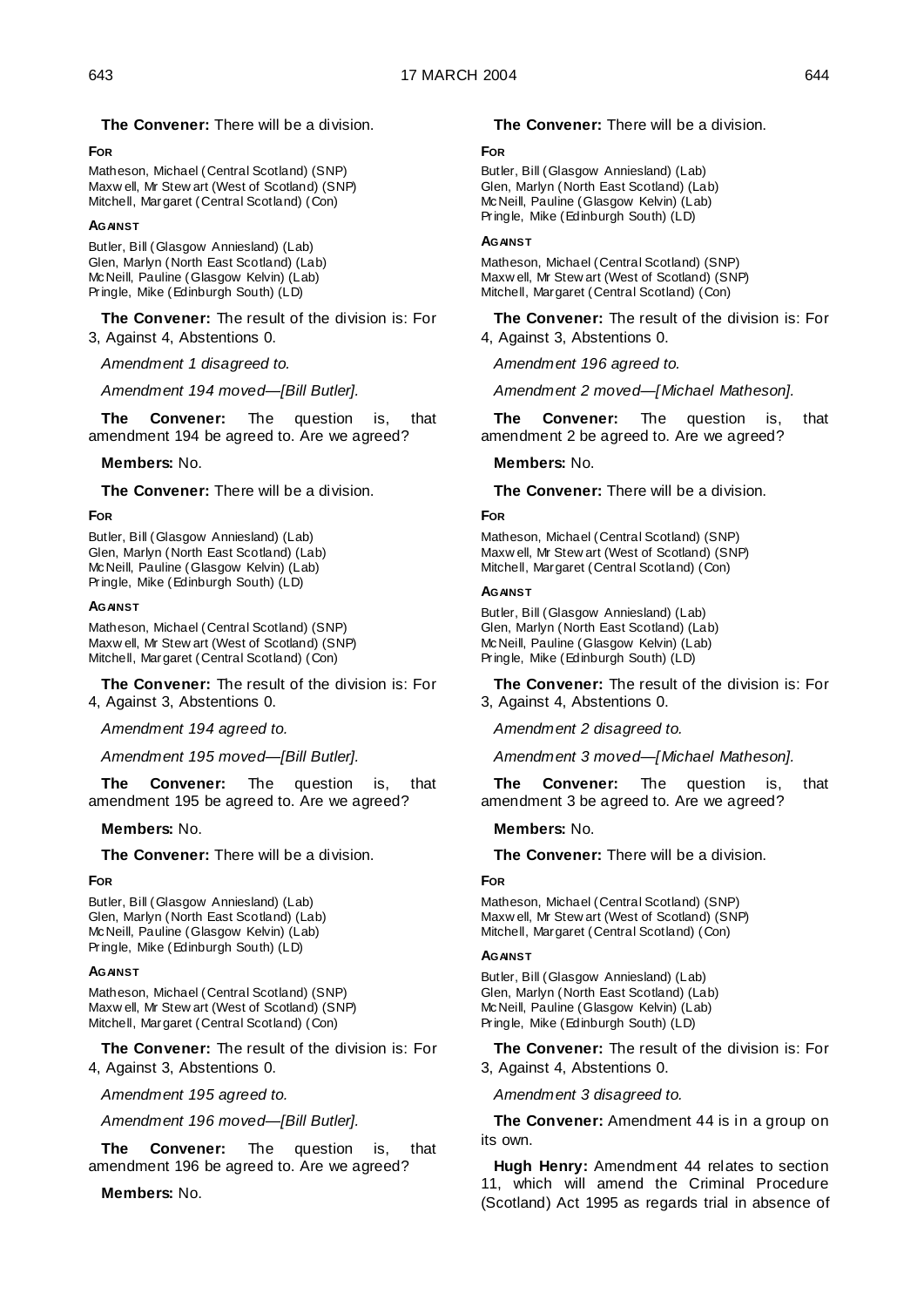the accused. The amendment will add three new subsections to section 11.

The first of the new subsections will amend section 70 of the 1995 act to make the provisions on trials in absence apply consistently to bodies corporate and individuals. The new subsections will extend the same safeguards to a body corporate as will be afforded to an individual accused before the court will allow a trial in absence.

The other new subsections will provide for amendment of the Legal Aid (Scotland) Act 1986 so as to extend the automatic entitlement to legal aid to situations in which the court appoints a solicitor to act in the absence of the accused, and to include, as exceptions to the general right of an accused person receiving legal aid or advice and assistance to select his solicitor and counsel, circumstances in which the court, in the absence of the accused, appoints a solicitor to act on his behalf.

I move amendment 44.

*Amendment 44 agreed to.* 

*Section 11, as amended, agreed to.*

# **Section 12—Reluctant witnesses**

**The Convener:** Amendment 197, in the name of Marlyn Glen, is grouped with amendments 198, 187, 199 and 190. If amendment 198 is agreed to, amendment 187 will not be called, as it will have been pre-empted.

#### 11:30

**Marlyn Glen (North East Scotland) (Lab):**  Section 12 is headed "Reluctant witnesses", which I feel is an unhelpful title. I would like to press for a change in the wording to reflect better the content of the section.

I do not want to repeat all that was said about witnesses in the stage 1 debate in the chamber, but I restate that although many witnesses are reluctant to go to court, with proper notice, information and support, even more people than at present would turn up and serve as effective witnesses.

Section 12 is about witnesses who the court believes will deliberately not turn up, their intention being to obstruct court proceedings—an intention that is not covered by the term "Reluctant". Therefore, the section requires clarification, which I hope amendments 197 and 199 would give by adding the phrases "deliberately and obstructively" and "deliberately obstructive".

If a witness was being "deliberately obstructive", there would be no just or reasonable excuse for them not turning up, thus subsection 2(b) of proposed new section 90A can be deleted.

There is another reference to "reluctant" in the long title, which amendment 190 seeks to remove and replace with the word "obstructive", for the reasons that I have outlined.

I move amendment 197.

**Margaret Mitchell:** Amendment 187 proposes adding the phrase "and reasonable", to try to flush out what is meant by "Reluctant witnesses". An excuse can be just in that a certain thing has happened, but is it reasonable? There are circumstances in which it might well be reasonable and other circumstances in which it might not. The amendment aims to move towards the meaning of someone who is being deliberately obstructive rather than someone who is merely reluctant.

Hugh Henry: Marlyn Glen's proposals reflect some of the concerns expressed by the committee. We are happy to give our support to what she is trying to achieve.

We would have been happy to accept what Margaret Mitchell proposes in amendment 187 the intention of which we support—but we recognise that pre-emption means that agreeing to Marlyn Glen"s amendment would have the effect of removing Margaret Mitchell"s amendment. We are happy to give our support to the intentions of the amendments.

*Amendment 197 agreed to.*

**The Convener:** I remind members that, if amendment 198 is agreed to, amendment 187 cannot be called.

*Amendments 198 and 199 moved—[Marlyn Glen]—and agreed to.*

**The Convener:** The lead amendment in the group of amendments on remote monitoring is amendment 188, in the name of Stewart Maxwell, which is grouped with the amendments shown on the groupings paper—I will not read them out.

This is a large group because of technical factors such as pre-emptions and the existence of amendments to amendments—in some cases we are reaching well into the alphabet. To facilitate debate, I have broken down the group into a number of sub-groups, so that there can be a debate on each sub-group. We will proceed as normal with the person with the lead amendment speaking to the whole sub-group and winding up at the end, so the person with the lead amendment will not lose out; they will still wind up.

If I call a member and they do not have the lead amendment, they do not have to move the amendment; they can just speak at that point. I will tell members when they have to move amendments formally.

I move on to the pre-emptions. If amendment 188 is agreed to, I cannot call amendments 200,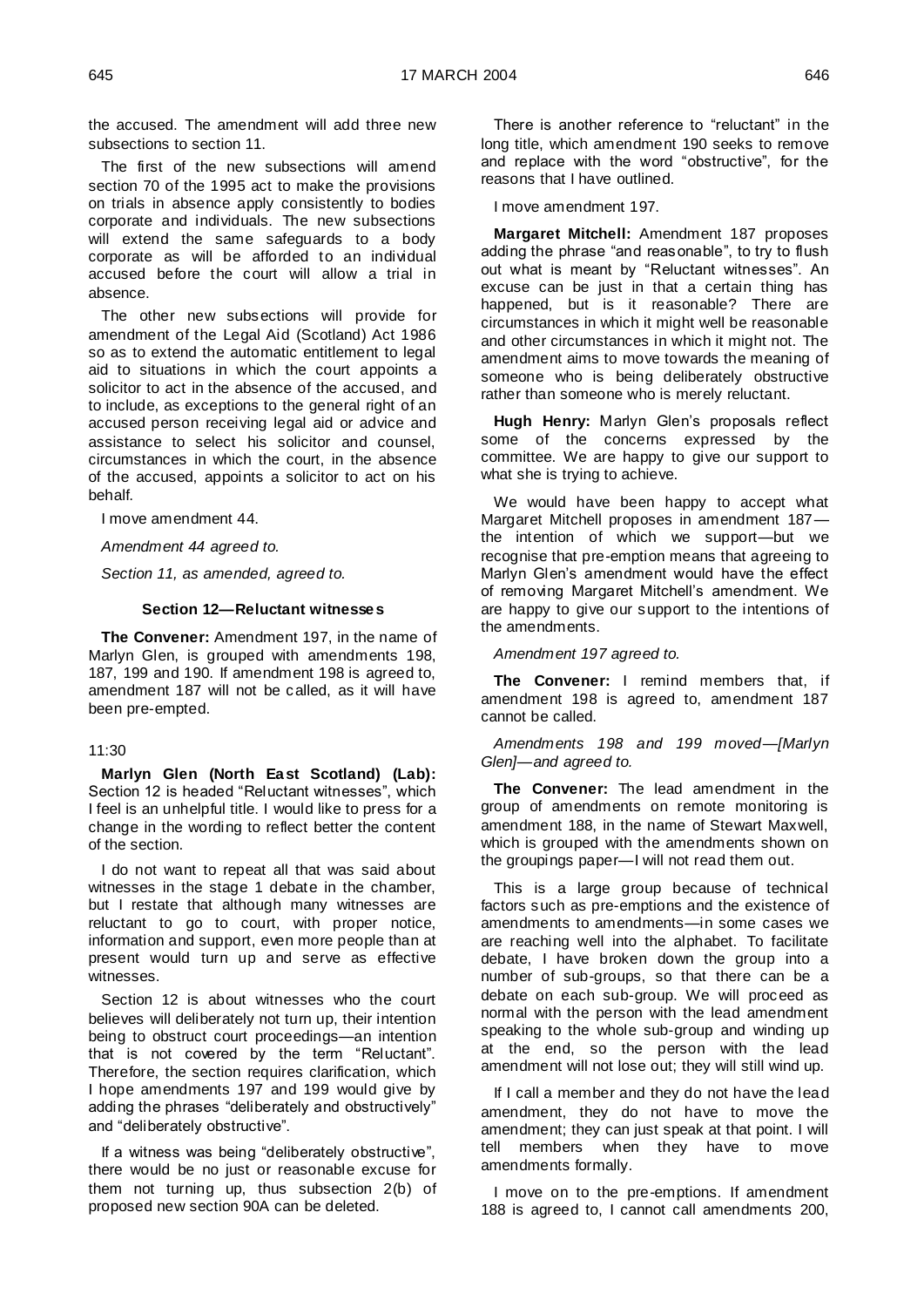107 to 111, 111A, 111B, 112, 112A, 113 and 114. Why are members not writing this down?

**Bill Butler:** We trust you implicitly, convener.

**The Convener:** There are other pre-emptions. Amendment 200 pre-empts amendments 107, 108 and 109. Amendment 189 pre-empts amendments 116 and 117. Amendment 201 pre-empts amendments 122 to 127.

Amendment 188 is in a sub-group with amendment 189.

**Mr Maxwell:** The effect of amendment 188 would be to remove the ability to allow the tagging of so-called reluctant witnesses. Amendment 189 seeks to remove the ability to restrict their movements without tagging.

The purpose of the amendments is in line with the evidence that the committee received at stage 1. Paragraph 157 of the stage 1 report starts by saying:

"The Committee is unconvinced by the evidence presented that the option of tagging 'reluctant w itnesses' is necessary."

That evidence came across loud and clear, particularly from the researchers from the University of Wolverhampton, who explained in clear terms at the committee and in their written submission that witness care programmes will deal with most reluctant witnesses.

We have to be careful about what we call people. There is a big difference between reluctant witnesses and recalcitrant witnesses. From the evidence, it seems that most witnesses who do not turn up in court are reluctant witnesses. They do not turn up because of a series of issues to do with child care, fear, not understanding the process, or a lack of communication between the court and themselves. There is a range of reasons, which could and should be dealt with through a witness care programme.

In their evidence, the researchers discussed pilot schemes. When witness care programmes were put into practice, the effect was that more than 90 per cent of so-called reluctant witnesses appeared in court.

The proposal in the bill to tag reluctant witnesses is a bit of a blunt instrument to deal with the problem, although I accept that there is a problem. If we had a witness care programme to deal with reluctant witnesses, all the bill would have to deal with would be recalcitrant witnesses. I do not believe that the current provision in the bill will deal with the core problem of those who deliberately try to obstruct the court process. I do not believe that the tagging or restriction of those people will resolve the core problem.

The core problem is caused by people who deliberately and knowingly do not turn up in court as witnesses. I do not understand why the Executive believes that telling people to stay in their houses during certain hours or tagging them will force them to turn up in court. At present, the court has the right to apprehend people who are in that situation. If the bill is passed, the provision will make no difference whatever. We would be tagging reluctant witnesses and not dealing with recalcitrant witnesses.

What would the effect be if we tagged recalcitrant witnesses? It would be nil, because such people are deliberately obstructive. How would tagging them force them to appear in court? What is the logic behind the thinking that says that if we tag someone and put a local base station in their house, they will turn up in court on time and give evidence as required?

We must be clear that tagging is not a global positioning system. If we have recalcitrant witnesses who are being obstructive—which may be for any number of reasons; they may be afraid, but for some it will be because they do not want to give evidence against their compadres and others in the community with whom they are associated—and who do not wish to give evidence, so they abscond, imposing restriction of liberty orders or tagging them will make no difference at all.

If a recalcitrant witness disappears off to London or abroad or anywhere else—even down the next street—we will not know where they are. The tag will make no difference to knowing where that person is located, therefore I am at a loss to understand how tagging a recalcitrant witness will make any difference and make them more likely to appear in court. Tagging will not tell us if they are in London or if they are in the next street. It will tell us nothing at all. If they deliberately intend not to turn up, a tag will not force them to do so.

Paragraph 157 of the committee's stage 1 report on the bill states:

"The Committee is concerned that tagging is being view ed as a measure to ease administrative burden rather than as a punishment as w as originally intended w ith the creation of restriction of liberty orders. It is not clear in w hat way tagging w ill ensure the attendance of a w itness."

I have addressed the second point. On the first point, in proposing to use tagging in this way, the Executive is confusing the purpose of tagging. Tagging is being used for a series of different reasons, and its purpose is being confused. I understand that tagging was introduced as an alternative to custody for people who had been found guilty of something. The people whom we are talking about have not been found guilty of anything. The use of tagging for different reasons is confusing the issue of why we do or do not electronically tag certain people.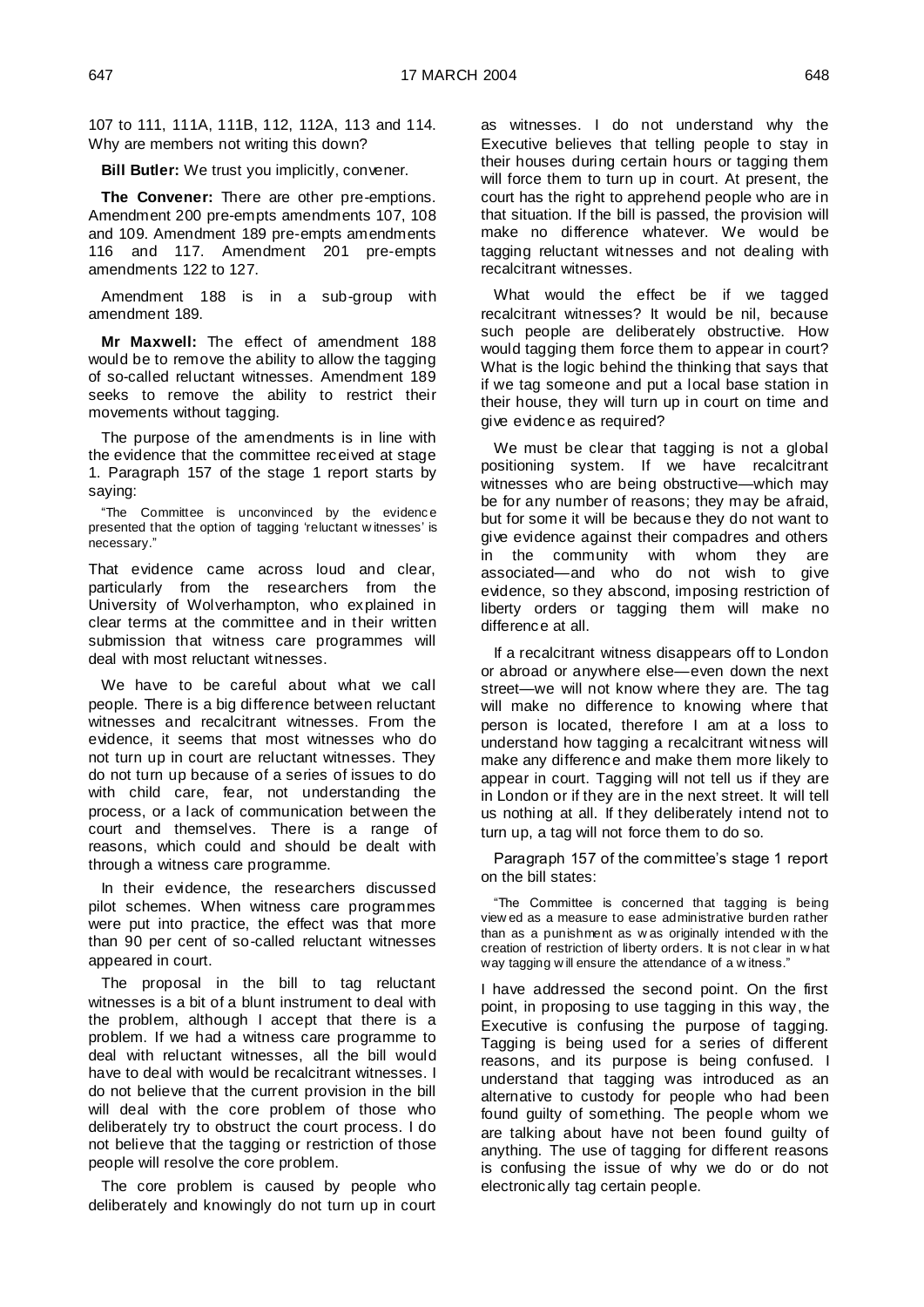The use of tagging is inappropriate in this circumstance because it will lead to confusion, but it is particularly inappropriate because it will not achieve the end that is intended. The end is a good one: we want witnesses to turn up so that trials go ahead and so that witnesses, the accused and victims all get their case dealt with at the appropriate time. However, tagging will not achieve that end, for the reasons that I have stated. If we tag reluctant witnesses, we achieve nothing, apart from punishing those who could be made to appear if we had a witness care programme. By tagging recalcitrant witnesses those who deliberately will not attend—we will achieve nothing, because they will not attend anyway. Tagging will make no difference.

I move amendment 188.

**Hugh Henry:** It will be useful to clarify what the debate is about. I accept responsibility, because it may be our fault that we appear not to be focusing on what we had intended to result from the proposals. I assure Stewart Maxwell that we are not talking about tagging witnesses who are reluctant to appear because they have child care problems or are genuinely worried about threats; in such cases other support could be brought in.

Stewart Maxwell mentioned the evidence that the committee took from the University of Wolverhampton. The Executive is happy to consider suggestions or proposals from any quarter that can make the experience of victims and witnesses in court more constructive and productive. To that end, we already deliver a range of support services for witnesses. We have Victim Support Scotland, the witness service, and victim information and advice. If we can build on that and learn from evidence elsewhere, we will do so. I assure the committee that we do not propose to tag anyone in the categories to which I referred. Tagging is for a very, very small number of cases.

I shall come back to effectiveness in a moment. Marlyn Glen"s amendments, which the committee has agreed to, usefully help to redefine the issue. As Stewart Maxwell said, we are talking about recalcitrant and unco-operative witnesses who, for specific reasons, are refusing to co-operate because they might see some advantage to the accused or because they might be associated with the accused. We are talking only about the very small number of witnesses who could at the moment end up in jail because of that recalcitrance in co-operating.

# 11:45

In circumstances in which we think that such a person might be confronted with jail, we want to consider the option of tagging. We are not proposing to roll out tagging without further consultation. We want to consider the option and test it, and I assure the committee that I can come back if we need a statutory instrument to give effect to that. At the moment, we are looking only to run a pilot project to test out the tagging of witnesses—I accept that we have not made that entirely clear. There will in any event be only a handful of cases—one or two over the course of a year—where we think that the provision might kick in. We want to see whether or not it might be a useful option for the courts to have that provision available rather than to jail that witness.

What to do would still be a matter for the court. If it believed that jailing a witness was the most secure way of ensuring that that witness gave evidence, the court could and should use that option. However, if the court felt that there were circumstances in which the witness, instead of being put into jail, could reasonably be held in the community, in his or her own home, we think that it is right that we test out whether that would be a better option for the court. We are not dictating to the court that that is what should happen.

I accept Stewart Maxwell"s point that tagging a witness is no guarantee in and of itself. A tag is not a global positioning system, although experiments are now being considered in the use of that technology. If some technical problems are resolved, GPS may well be an option that is available in future. If the court thinks that it is worth taking the chance of not putting an individual—a witness who is not guilty of anything—into jail, he or she could be contained in their own home and, at the very least, tagging would give the police an early warning if the witness broke that condition. Tagging would not tell us exactly where the individual was and I accept that it would not give us an absolute assurance that he or she would turn up in court the next morning, but at least the police might have a 12-hour start in searching for that individual and they might be able to find him or her before the court case proceeds, thereby avoiding disruption to the court case. A very small number of people would be faced directly with the prospect of jail.

We will try out the proposal and take whatever measures are necessary to assure the committee that, after it has been tried out, we will come back to the committee to indicate how it has gone, so that we can collectively consider whether tagging is a useful tool. I shall say more about that later.

I do not want to over-egg the proposal or overstate how successful it is likely to be. It is something that we want to try out in a very small number of cases to avoid the courts possibly sending some people to jail, if that is at all possible. I accept that some of Stewart Maxwell"s concerns are real and that there are limitations to the proposal, but I genuinely think that it is worth trying.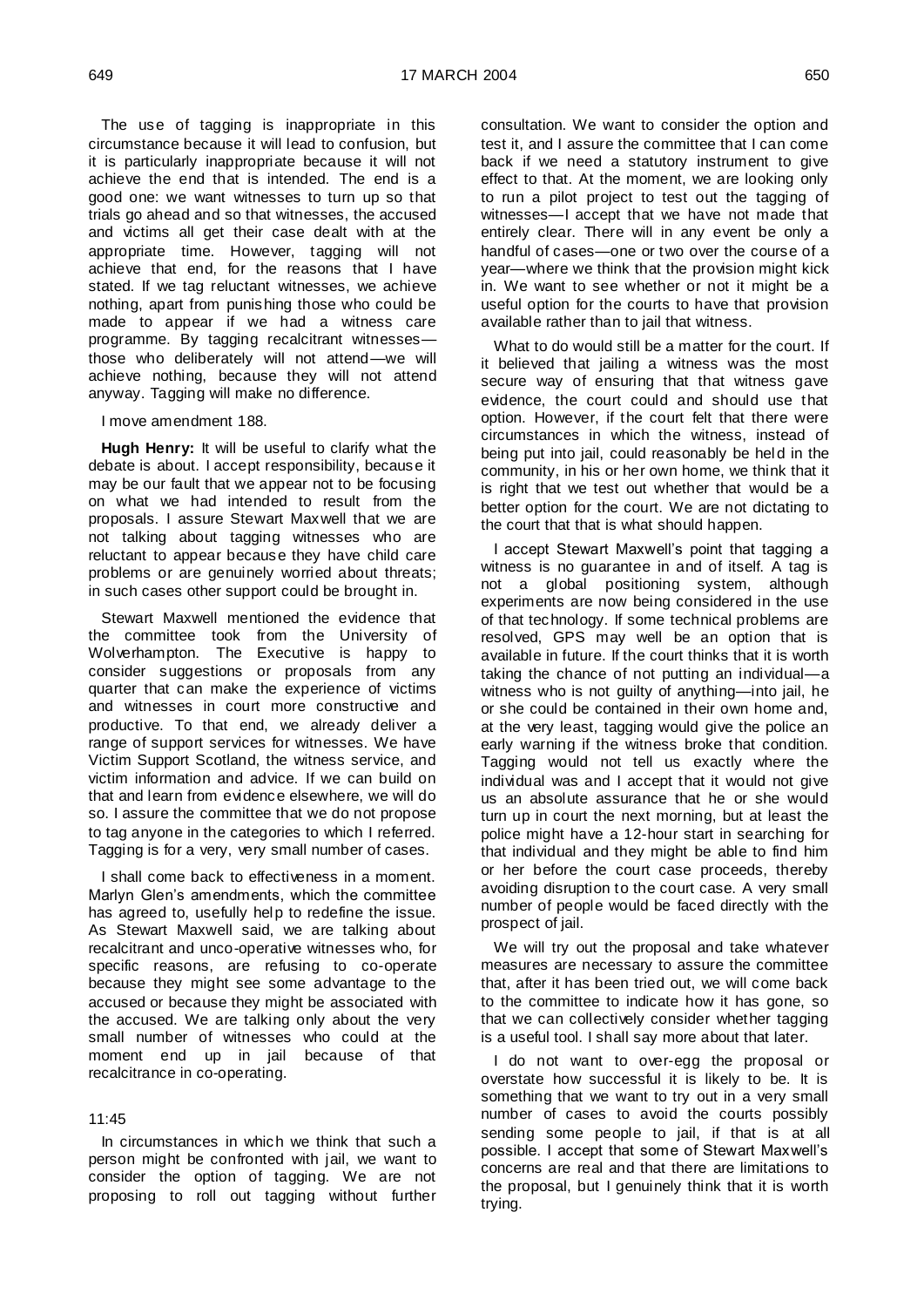**The Convener:** May I seek a point of clarification? Is it the intention that, rather than the provision of a tag being decided in the first instance, a witness who has already been detained in custody would be able to apply for the provision of a tag if that would enable them to be released?

**Hugh Henry:** There could well be cases in which, in the first instance, the court would decide that the provision of a tag was appropriate. However, it could also be that, having jailed the witness, the court might come back to the decision after it had reflected on the circumstances. However, I stress that we are talking about between one and four cases a year.

**The Convener:** I just wanted to be sure that the provision, as it stands, allows the witness to make an application. Is that the case?

**Hugh Henry:** Yes.

**The Convener:** And the same construction is used in section 14, is it not?

**Hugh Henry:** Absolutely.

**The Convener:** The provision allows a witness who is already in custody to make an application, if they so wish, to have their request for the imposition of a tagging requirement to be considered.

**Hugh Henry:** That is exactly right.

**Michael Matheson:** I would like you to clarify what you mean when you talk about very small numbers. Have you been able to quantify that? On average, how many witnesses are detained in custody in a year?

**Hugh Henry:** I will have to get back to you on the number of witnesses who are detained in custody in a year. However, the problem is quite small and, again, I think that we are talking about only one, two, three or four people a year. In any case, the number would certainly be in single figures.

I offer the committee the assurance that, if we go down the route of tagging reluctant witnesses, we would treat it as a try-it and test-it situation. If, as Stewart Maxwell suggested, other appropriate technology became available, we would come back to the committee with some indication of how the system was working at that point. Frankly, it is in neither the committee"s interest nor the Executive's to continue with a system that has been shown not to work.

The assurance that the committee, rightly, wants to hear and that we are happy to give is that we do not view this proposal as a device by which we can tag dozens or hundreds of witnesses who might be scared of coming to court and for whom some form of support would be more appropriate,

as Stewart Maxwell indicated. We do not intend to go in that direction; we will use the provision in only a small number of cases and we will give the committee the opportunity to ensure that we do so. Further, I assure the committee that we do not intend to tag reluctant witnesses until we have tried out some of the other measures that we have not yet come to. Tagging is not an option of first instance. There will be other pilots for other groups that we hope will be carried out before we even think of trying tagging with the group that we are talking about.

**Michael Matheson:** For clarification, when you talk about the number being in single figures, are you talking about the number of those whom you expect would be tagged in any given year, or the number of witnesses who are currently detained in custody?

**Hugh Henry:** At the moment, the number of witnesses who are detained in custody is in single figures.

**Michael Matheson:** And you expect that the number of people who would be tagged would also be in single figures?

**Hugh Henry:** Yes. Further, we would not expect that all reluctant witnesses would be tagged, as there could be good arguments for some of them to be retained in prison.

**Mr Maxwell:** I thank the minister for clarifying a lot of the confusion that has surrounded the issue in my mind, if not in the minds of other committee members. I am pleased that we have focused on the deliberately obstructive witnesses. That is helpful.

However, I am still unconvinced that tagging and releasing deliberately obstructive witnesses would serve any purpose. In effect, the provision allows for the possibility that the court, having decided in the first instance that the witness should be held in custody because of the danger or likelihood that the witness would not show up for the trial, could subsequently release the witness under a tagging order. That would simply create the definite possibility that the witness would abscond, so there is still some confusion on that.

I accept the minister"s assurances that the provision will be piloted, that it will apply to only a small number of witnesses and that there will be witness care programmes, but I want him to ponder one point. Earlier, we agreed to amendment 39, which states:

"Where … the trial diet does not commence on the day appointed for the holding of the diet, the indictment shall fall."

Is the minister not concerned that providing for the option of releasing deliberately obstructive witnesses under a tagging order gives them an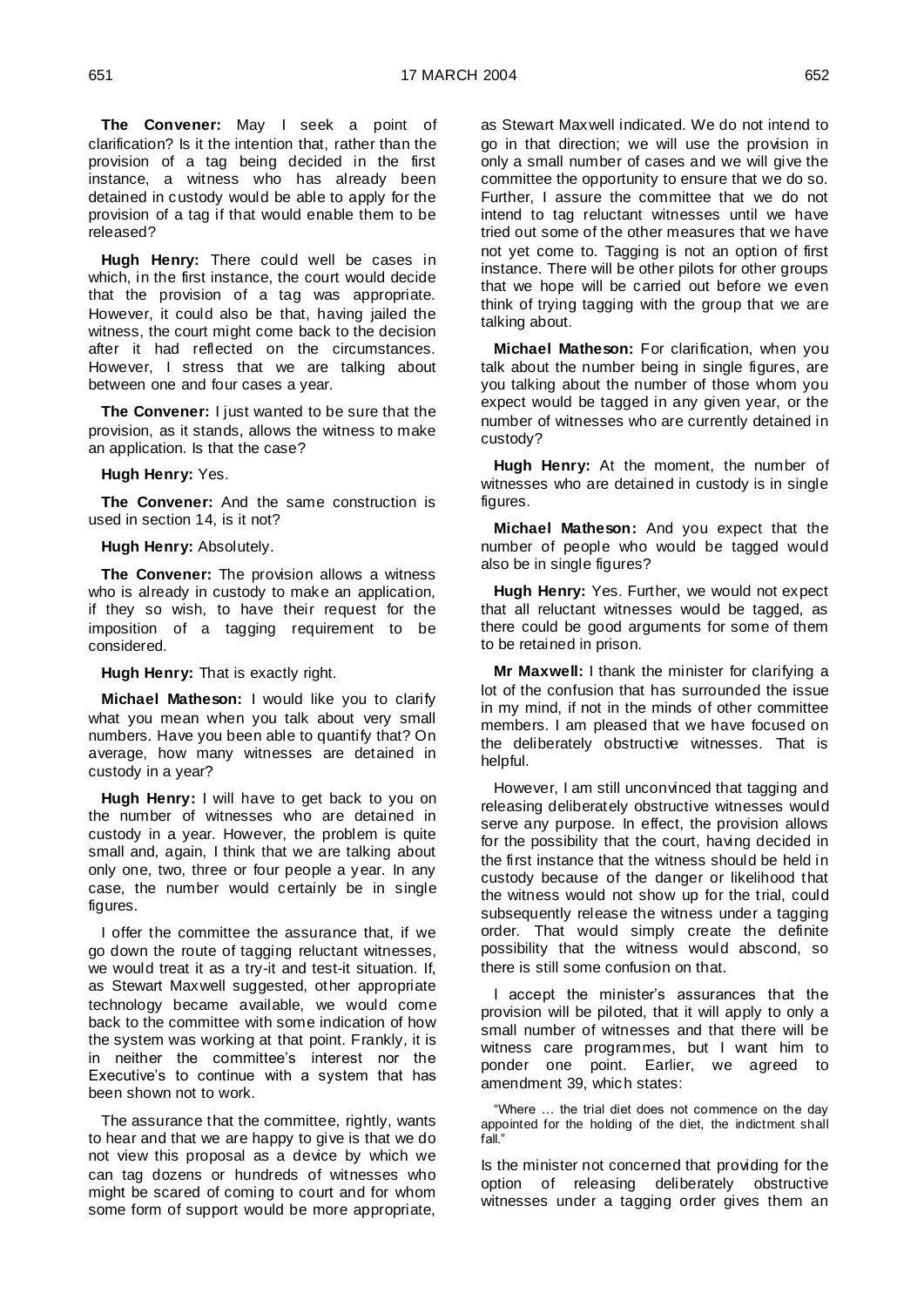obvious temptation or incentive not to not turn up, especially when they know that the indictment will fall if the fixed trial does not take place on the day appointed? Surely it would be safer—and better for justice—to hold this small group of deliberately obstructive witnesses in custody rather than tag and release them.

**The Convener:** Amendment 200, in the name of Marlyn Glen, is in a sub-group with amendments 111A, 111B, 112A, 115A, 115B, 118A, 201, 128A, 128B, 128C, 129A, 131A, 139A, 141A, 150A, 152A, 157A, 158A, 158B, 158C, 158D, 158E, 158F, 158G, 158H and 158I.

**Marlyn Glen:** Amendment 200 continues to deal with the electronic tagging of witnesses rather than of the accused. That might be a little confusing, but like Stewart Maxwell I feel a bit more assured now that we have cleared up who would be affected by section 12 of the bill; it would not apply to many people.

Amendment 200 seeks to change when decisions could be made about whether to use the option of electronic tagging for an obstructive witness. It would allow the court to consider tagging instead of jail in the first instance. Having listened to what the minister said, I can see that we are making some progress, but the question is whether it would be helpful if the decision to tag the witness could be made before the witness was in custody, rather than afterwards.

I hope that that is clear.

**The Convener:** Amendment 111B, in my name, is a consequential amendment, which would amend amendment 111, in the minister's name, by deleting "or (1A)". Let me clarify that that refers to section 24A(1A) of the 1995 act, which requires the court to consider an application from the accused, who would have the right to be considered for bail with a requirement for electronic monitoring.

On amendment 201, it is fair to say that the committee has spent a lot of time considering the conditions for bail that the bill provides. It has taken me some time just to understand the provisions in the bill as they stand.

The construction of section 12 on reluctant witnesses and section 14 seem to have the same model, but section 14 might not affect so many people in so far as it is when the person is in custody and has been refused bail that they have the right to apply to be considered for release if an electronic tag would persuade the court that it would be safer to release them.

The bill provides that a court must refuse bail, and then wait for an application from an accused. Amendment 128, in the name of the minister, makes an exception for cases of rape and murder, and I have no difficulty with that. In such cases the court will be able to impose a remote monitoring requirement "at its own hand" when first granting bail. I have used the Executive's wording for the construction of my amendment 201, but I would be a lot happier if the court could consider in the first instance what conditions it wishes to attach to bail. That seems to be the most sensible way of going about it.

#### 12:00

I am very unhappy with the provisions as they stand, because it would mean that those who had already been refused bail would be allowed to make an application, and might be released from custody if a tagging order were in place. Those provisions concern me most.

The minister referred earlier to the possibility of considering pilots in relation to the provisions for witnesses. We did not hear oral evidence that the provisions will be piloted. I would like to hear more from the minister about pilots and how he intends to go about them. The Parliament should have a chance to consider the result of any pilot.

I am gravely concerned because, when we ask who is targeted by the tagging provisions, the response is that the minister cannot really tell us, although he expects that they will apply to only a small number of individuals. We are struggling to identify who is being targeted. It struck me that the provisions might be aimed at women offenders. We know that a high proportion of women offenders are on remand and electronic tagging might mean that they might not have to be remanded. We have not had answers to those questions and, in the absence of answers, I remain concerned about how the Executive proposes to deal with the provisions. I am keen to hear more of what the minister has to say on the subject of pilots and how the Parliament might scrutinise that.

**Margaret Mitchell:** I lodged amendments 73 and 77 on the basis that I am against the principle—

**The Convener:** Can I stop you there? You will get a chance to speak to those amendments when I call them. At the moment, you can speak generally to any of the amendments in the subgroup that I read out.

**Margaret Mitchell:** Assuming that there is a possibility that my amendments might fall, I have a great deal of sympathy with Stewart Maxwell"s amendments 188 and 189, especially since the minister has outlined the category of person who would be considered for remote monitoring.

**Hugh Henry:** I will try to follow your guidance on how you want the discussion to go, convener.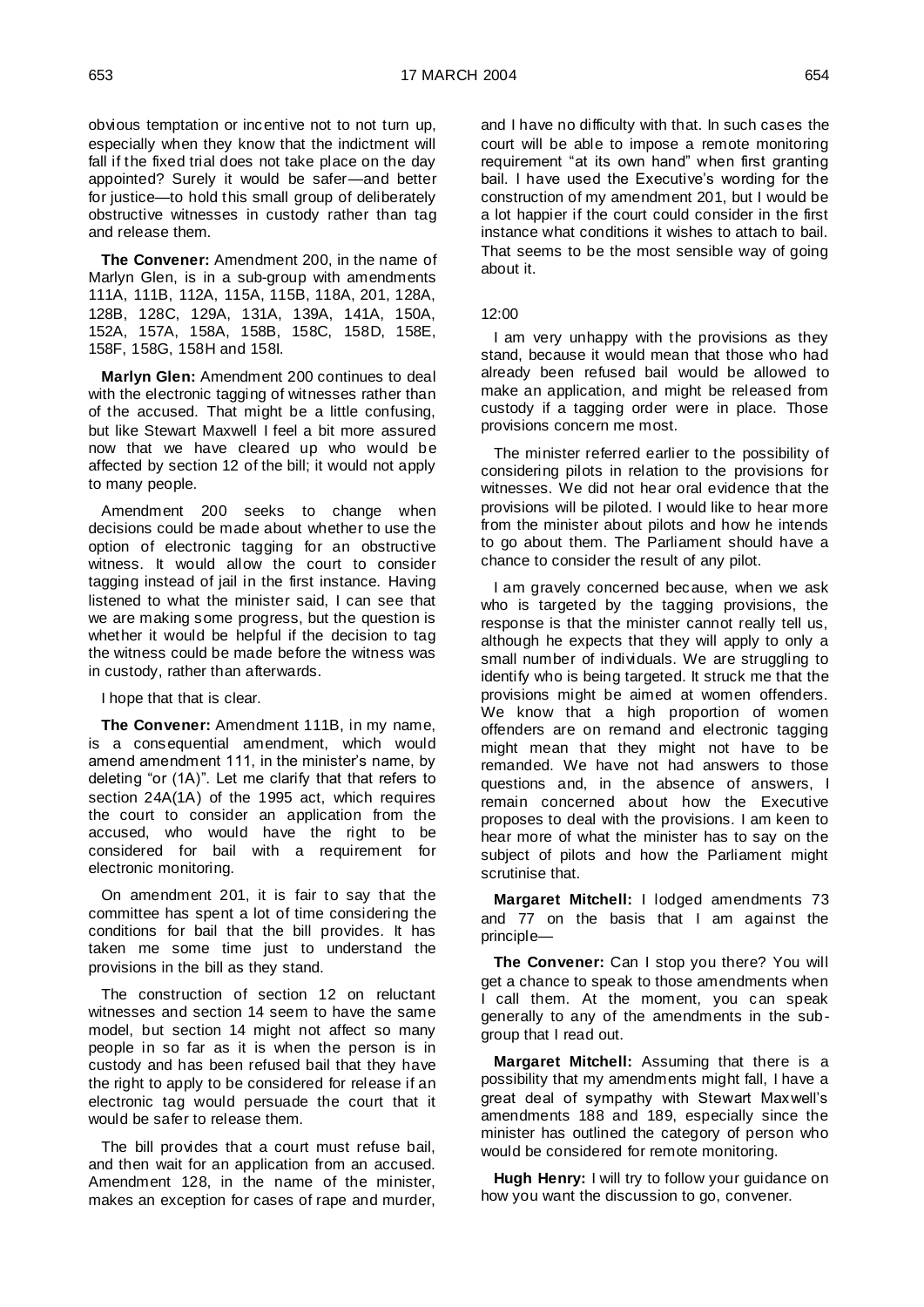On Marlyn Glen"s amendment 200, I should say that the policy intention is to allow the court to release a witness on bail with the full range of options open to the court. Tagging as a condition of bail, as an alternative to custody, is an option that the court does not have at the moment, and the policy intention, as I indicated, is to pilot that option before we consider extending it to witnesses. Any consideration of extending that measure to witnesses is much further down the line, and we would want to be reassured that the technology was appropriate and effective. We would also come back to the committee to give members some indication as to how it was working.

I understand what members are saying about some of the broader issues of extending monitoring. We recognise and accept that remote monitoring as a condition of bail is a policy that needs to be tested. We plan to pilot and evaluate the new provisions and how they are working in practice. My amendment 158 provides for regulations designating the court or classes of court that would be able to use the provisions. Our intention is also to make regulations naming the two courts, to pilot any such activity, to evaluate the provisions and to come back to the committee with our indication of how well that has been working.

It is not our intention simply to roll out the provision across the country without any reference to its effectiveness or any consideration of its appropriateness. I hope that I can give members the assurance that we shall pilot the proposal, both for the accused and for witnesses, and give the committee the opportunity to engage in further discussions.

**The Convener:** Part of the problem is that we were not told that the Executive is going to pilot that proposal. We do not have any information, there is nothing in the explanatory notes and we have pointed out in our report that we are concerned about it. I would have felt less uneasy about the proposal if I had known from the beginning that the Executive wanted to pilot it, but that would not satisfy all my concerns. If there were an opportunity for the Parliament to examine the results before rolling out the scheme, I would be a lot happier about the proposal.

I do not think that your amendment 158 specifies whether the regulations would be subject to the affirmative or the negative procedure. Are you able to give that any consideration?

**Hugh Henry:** Our original intention was that the regulations would be made subject to negative resolution, but I am certainly happy to go back and consider whether we can change that so that they can be done subject to the affirmative procedure.

In the white paper, "Modernising Justice in Scotland: The reform of the High Court of Justiciary", we flagged up the issue of piloting. In the last sentence of paragraph 136 we said:

"In time, electronic monitoring of w itnesses might be an option, but in the short term our intention is to pilot electronic monitoring as a condition of bail for accused persons w ho w ould otherw ise be remanded in custody."

That has been flagged up and it remains our intention, but I am also happy to give you the assurances that you seek about further scrutiny of just how well that is working.

**Marlyn Glen:** I feel much more content, given the minister"s assurances that electronic monitoring of the accused will be piloted first, and that witnesses will be looked at way down the line. I am also reassured by the commitment to come back to the Parliament to debate the issues, and by the proposal to change the process to the affirmative procedure. Perhaps the media led us down a path that the minister did not mean us to go down. It is a pity that we did not examine the issue in more detail in committee.

**The Convener:** We move to amendment 107, which is in a sub-group with amendments 108, 109, 111 to 113, 116, 117, 122 to 127, 129 to 134, 136 to 140, 142, 143, 147, 150 to 154, and 157.

**Hugh Henry:** Amendment 157 introduces the terms "movement restriction condition" and "remote monitoring requirement" with a view to simplifying the drafting of the provisions that will be inserted into the 1995 act by section 14 of the bill. It also contains an explanation of the term "accused" for the purpose of those provisions. We have attempted to simplify the drafting in response to concerns expressed by the Subordinate Legislation Committee. Our amendments should achieve that objective. Amendments 123, 125, 129, 131, 133, 134, 137, 138, 139, 142, 152 and 154 are consequential amendments that flow from the introduction of the terms "movement restriction condition" and "remote monitoring requirement" by amendment 157.

Amendment 157, taken together with amendment 127, also seeks to incorporate a slight technical change of approach. There will no longer be section 24A(1) orders. Providing for separate orders that impose remote monitoring requirements had the potential to cause problems in terms of the relationship between the new remote monitoring provisions and the general provisions on bail in part III of the 1995 act. Instead, amendments 157 and 127 take the approach that movement restriction conditions and remote monitoring requirements will simply be imposed as conditions of bail, which will ensure that they fit more easily with the general bail regime.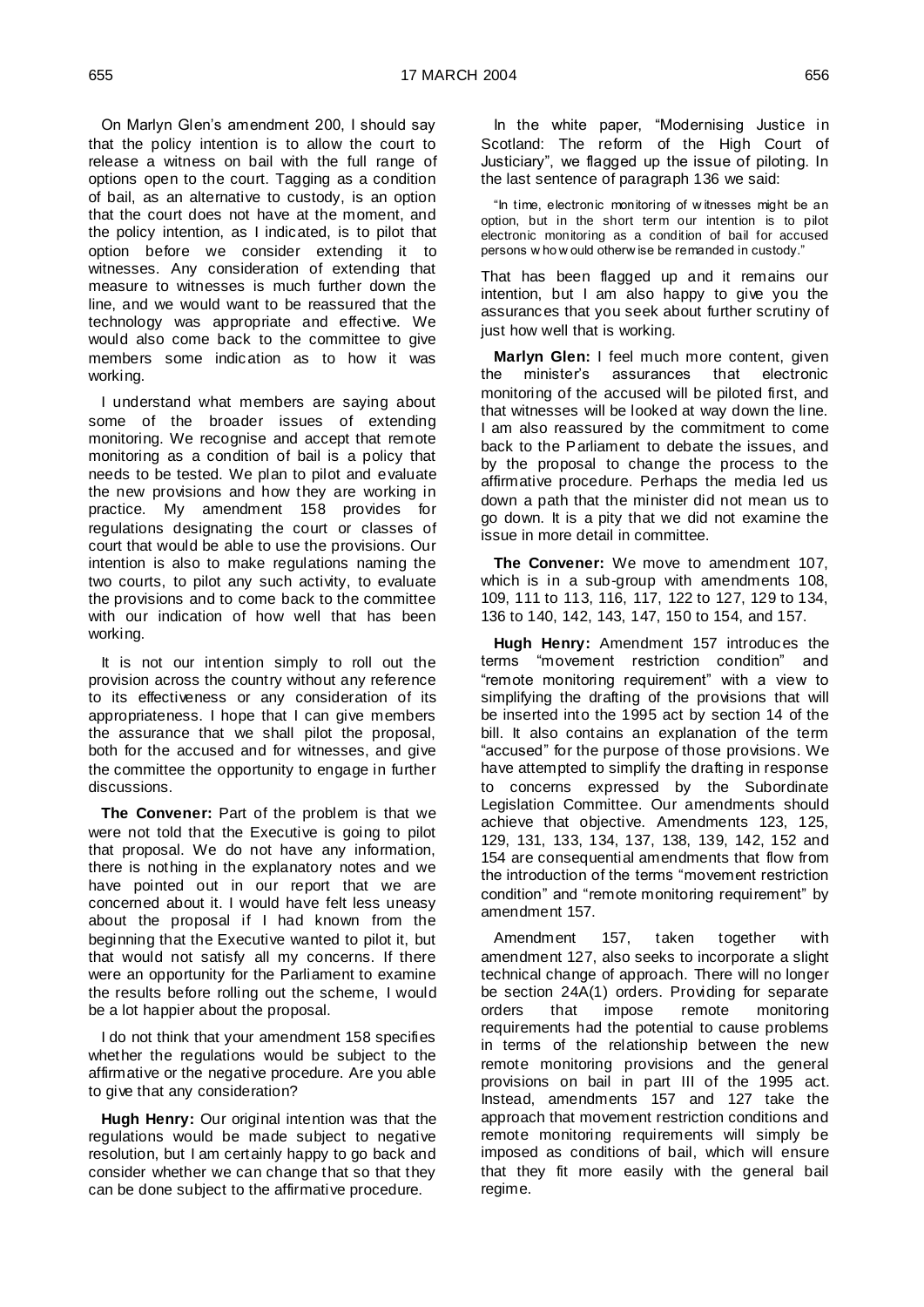As we are now proposing by way of amendment 128—to which we will come later—that in certain limited circumstances the court can impose remote monitoring at its own hand without an application from the accused, we should not refer to the accused as the "applicant". Amendments 122, 124, 126, 130, 132, 136, 140, 143 and 147, taken together with the definition of the "accused" as introduced by amendment 157, will make the necessary changes to section 14, and amendment 113 will make the necessary changes to section 12.

Amendments 150 and 151 are consequential amendments that tidy up the drafting of proposed section 24A(7) to take account of amendments elsewhere. They do not substantively change the effect of that section.

Amendment 153 is consequential on the new approach that I mentioned earlier, whereby the bill will no longer provide for orders, but rather will make it clear that remote monitoring is simply a further condition of bail, so breach of the remote monitoring condition will be a breach of a condition of bail, which is to be notified by the monitor to the police under proposed section 24A(8).

The amendments to section 12 are partly consequential on the new approach in section 14, but are primarily intended to achieve consistency of terminology and approach between sections 12 and 14, and to simplify the drafting of the provision in response to comments from the Subordinate Legislation Committee. To that end, amendments 116 and 117 introduce the terms "movement restriction condition" and "remote monitoring requirement". Those terms are incorporated into provisions in section 12 by amendments 107, 108, 109, 111 and 112.

# 12:15

**The Convener:** In the next sub-group, amendment 110 is grouped with amendments 114, 115, 118, 135, 155 and 158.

**Hugh Henry:** Amendments 155 and 158 respond to an issue that was raised by the Subordinate Legislation Committee, which suggested that the provisions in subsections (10) to (12) of proposed new section 24A of the 1995 act should be more transparent. That committee said that references to sections 245A to 245H of the 1995 act in relation to restriction of liberty orders had the potential to cause confusion. We agree with the Subordinate Legislation Committee"s comments. Amendment 158 will remedy that by replicating in full the provisions that apply to regulation-making powers in new section 24B; those that apply to monitoring compliance with orders in new section 24C; those that apply to remote monitoring in new section 24D; and those

that apply to documentary evidence in new section 24E.

In addition, paragraph (b) of subsection (3) of new section 24D has been inserted into the 1995 act in response to the issue that this committee raised about tampering with or damaging monitoring equipment constituting breach. The amendment provides that the court shall include in the order a requirement that monitoring equipment should not be tampered with intentionally or knowingly.

Amendment 155 deletes subsection (13) of proposed new section 24A. That is a consequence of the fact that the new approach that is reflected in the amendments in the previous sub-group makes it clear that remote monitoring requirements are conditions of bail. Consequently, subsection (13) is not needed.

The amendments to section 12—amendments 114, 115 and 118—respond to similar concerns from the Subordinate Legislation Committee, and are largely consequential on the changes to be made to section 14.

Amendment 115 provides for the powers under most of the new sections that are inserted into the 1995 act by amendment 158 to apply also in relation to remote monitoring requirements for reluctant witnesses. We thought that that was the simplest approach to take. However, we considered that trying to extend proposed new section 24E, on documentary evidence, to reluctant witnesses would be too complicated and would require too many modifications. Amendment 118 inserts an equivalent of new section 24E into the reluctant witness provisions. Amendments 110 and 135 are consequential.

**The Convener:** If there are no further comments on that sub-group, we move to amendment 128, in the name of the minister, which is in a sub-group on its own.

**Hugh Henry:** Amendment 128 addresses a significant issue, which has attracted some interest. It will enable the sheriff court or the High Court to impose electronic monitoring as a condition of bail at its own discretion—I emphasise that—in a case where a person appears on petition or on indictment, charged or convicted with murder or rape. In post-conviction cases of murder or rape, where bail might be appropriate pending sentence or appeal, the court will have to justify the non-use of bail if appropriate conditions have been attached to its being granted.

The provisions require the court to make a decision whether to grant bail before applying the remote monitoring condition. They are drafted in such a way as to ensure that the court applies the remote monitoring requirement as an additional measure, rather than as a reason for granting bail instead of remanding the person.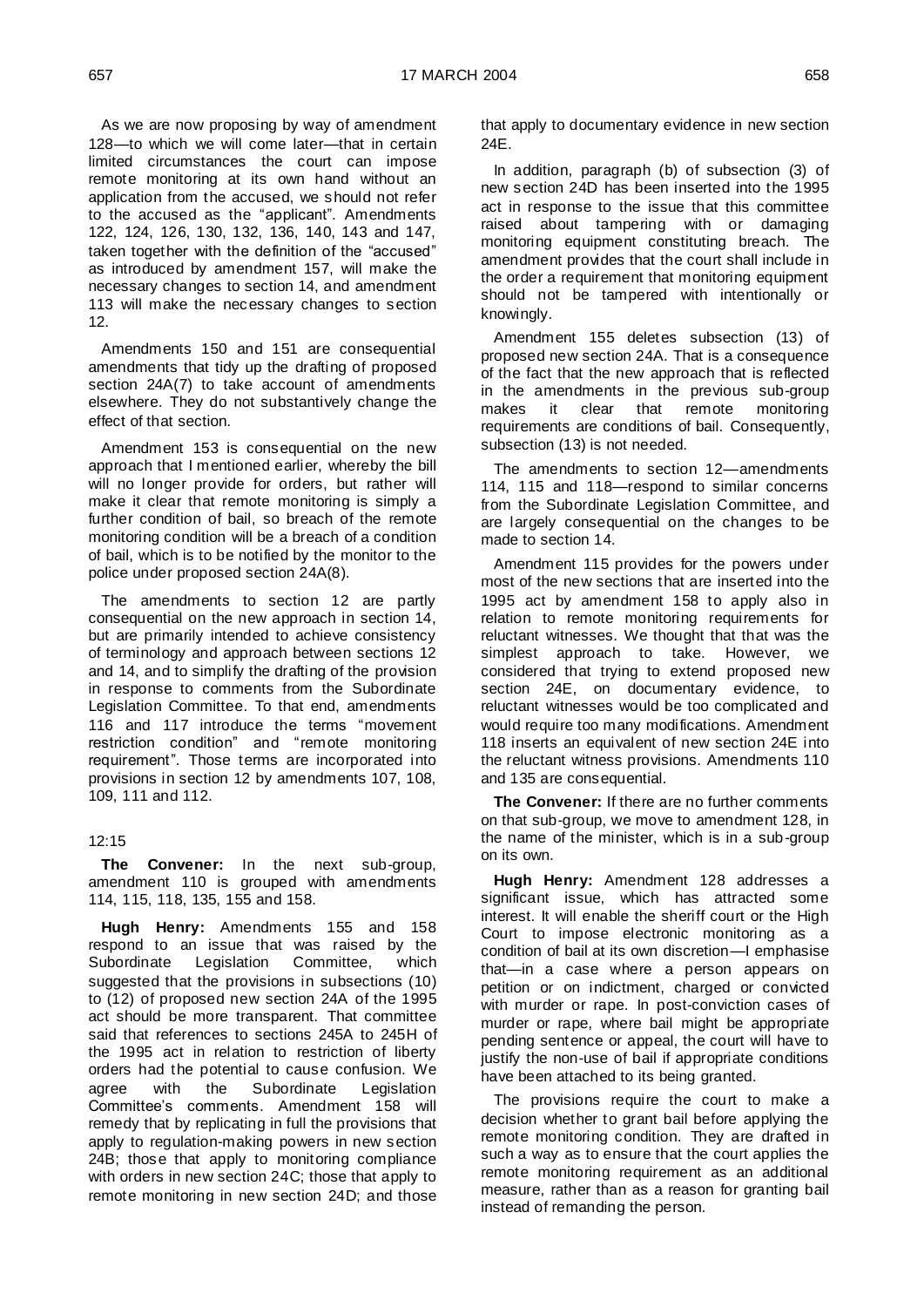In cases in which the charge is reduced, the accused has the right to have the remote monitoring requirement revoked, unless there are exceptional circumstances that justify its retention. The prosecutor also has the right to be heard before the requirement is removed, which allows the court to take into consideration any other information.

Amendment 128 responds to the committee"s stage 1 report, which concluded that section 14 is cumbersome, because the accused has to be refused bail in the first instance, before consideration is given to a remote monitoring condition. In addition, we were prompted by the findings in the research report that was published today on the operation of the bail provisions in the 1995 act in relation to the number of people accused of serious crimes, in particular murder and rape, who are released on bail with no supervision.

As I indicated in my opening remarks on section 14, the reasons for not giving the court the power to impose a remote monitoring requirement at first instance in all cases are based on sound evidence. The provisions need to be targeted. However, amendment 128 goes some way towards providing the courts with powers to impose a remote monitoring requirement at first instance, as an additional measure in the most serious cases. There have been too many cases recently in which the court has decided to grant bail to someone who is accused of a very serious crime and we believe that it is right to impose further restrictions, so that if the court decides to grant bail, for whatever reason, the imposition of a remote monitoring requirement should be considered. The provision will not encourage the court to grant bail; it will still have the right to refuse to grant bail in such serious cases.

**The Convener:** I support amendment 128 and welcome the fact that the Executive has responded to some of the committee's concerns about section 14. The amendment means that the court may make provisions for remote monitoring "at its own hand". It is fair to say that there has been some public concern since the Bail, Judicial Appointments etc (Scotland) Act 2000 ended the mandatory requirement to detain those accused of murder, so to require the court to justify a decision not to impose a remote monitoring requirement represents a good development.

The minister said that the ability to impose an electronic monitoring requirement should not encourage the court to consider granting bail to those who would otherwise have been detained. I support that. It is important that if the provision becomes law—as I hope that it will—we pursue the matter and scrutinise the courts' application of the provision, to ensure that, in cases in which an

accused in a murder or rape case cannot legally be detained, the imposition of electronic monitoring provides an additional safeguard for the public, unless the court believes that there is a reason why such an imposition would not be fair.

I have only one question for the minister, which is the one that we always ask, to put the matter on the record. Has amendment 128 been ECHR proofed? I ask only because the provision is similar in design to a restriction of liberty order and I know that there are ECHR issues in relation to those orders.

**Hugh Henry:** We believe that amendment 128 is ECHR compliant and that it addresses some of the concerns—although understandably not all of them—that many people have expressed about cases that have been reported. It is right that the provision should be used in cases in which the court decides, for whatever reason, that an accused should be released on bail.

**The Convener:** In the next sub-group, amendment 141, in the name of the minister, is grouped with amendments 144, 145, 146, 148 and 149.

**Hugh Henry:** Amendments 141, 144, 145 and 146 require the court to obtain reports from the local authority about the place or places to which an offender is to be restricted and about the attitudes of those who are likely to be affected by the enforced presence of the accused at the place of restriction, before it imposes a remote monitoring requirement—or varies such a requirement, for example if an accused or appellant requires to change their address. It is important to avoid situations in which the accused"s family might not wish the accused to be restricted to a particular address.

Amendment 148 allows the court to hear evidence from the author of the report if it considers that that would be appropriate. Amendment 149 is a minor consequential amendment that is required as a result of the renumbering of subsections.

**The Convener:** Amendment 156, in the name of the minister, is in a sub-group on its own.

**Hugh Henry:** As you know, new section 24A of the 1995 act provides the court with the power to impose a remote monitoring requirement as a condition of bail. As such, the provisions in the 1995 act concerning review of and appeal against decisions on applications for bail will also apply to new section 24A. As drafted, new section 24A could have opened up the possibility that a person who had been refused bail in the first instance under section 23 of the 1995 act and then applied for but was refused bail with a remote monitoring requirement might be able to appeal against the two decisions separately under section 32 of the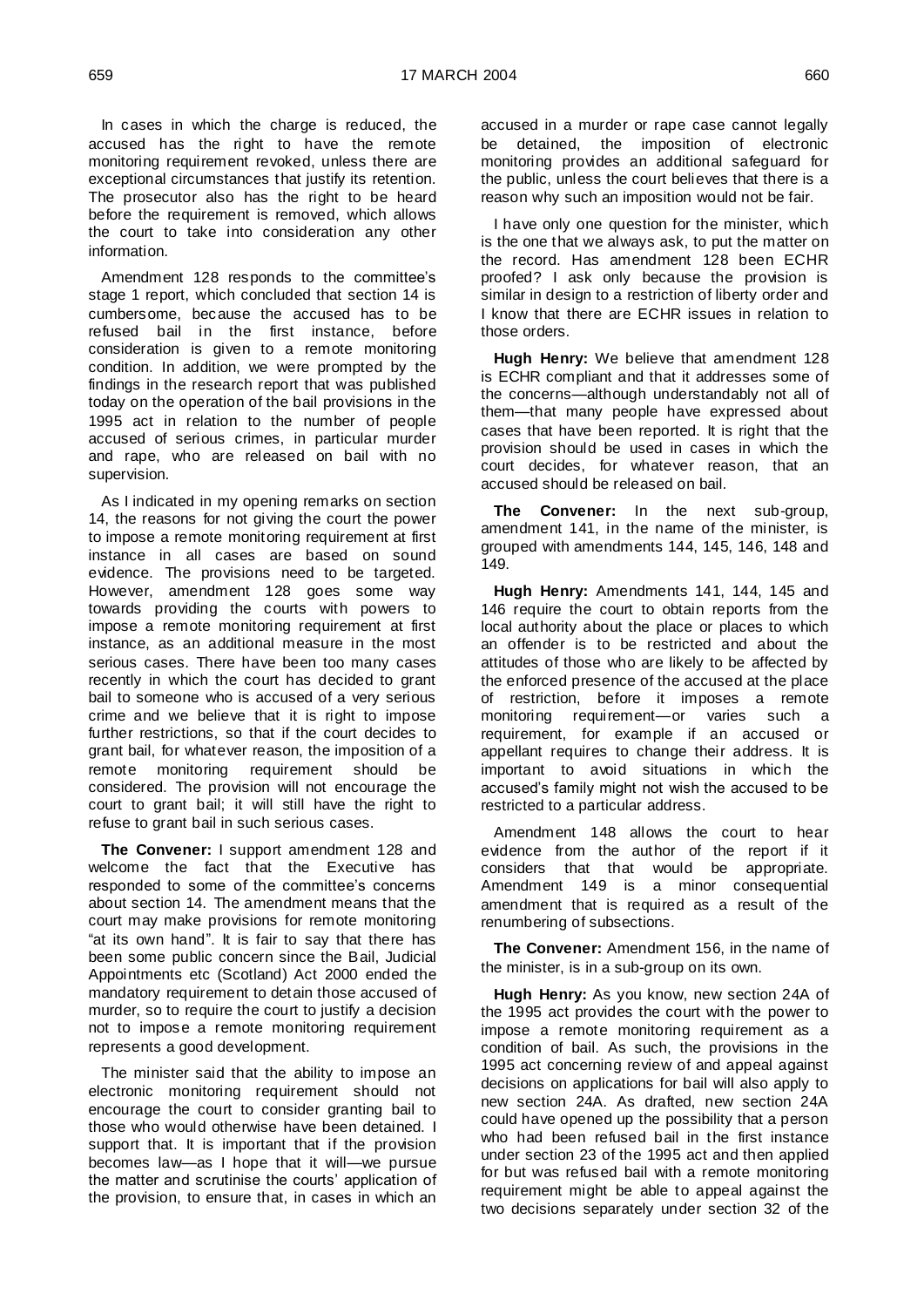1995 act, which would result in t wo appeals and which could have placed an onerous burden on the courts. I am sure that the committee will agree that that should be avoided, as long as there is no detriment to a person's rights.

Amendment 156 addresses that by making it clear that any appeal against decisions under both section 23, on refusal of bail at first instance, and new section 24A will be heard simultaneously. The amendment also makes it clear for the avoidance of doubt that a person applying for bail under section 23 may appeal against a refusal of that application, despite the availability of a right to apply for bail subject to a remote monitoring condition.

**The Convener:** In the last sub-group, amendment 73, in the name of Margaret Mitchell, is grouped with amendment 77.

**Margaret Mitchell:** Amendment 77 would amend the long title to reflect the fact that amendment 73 would leave out section 14. In principle, no one in the category that the minister just described who was deemed liable to be committed and imprisoned should be released under the movement restriction condition in section 14. When the minister was talking about the provision he mentioned the element of risk and said that the pilot would be monitored to see how it would play out. The Executive's proposals are a step too far and present a risk that I am not prepared to take. That is why amendment 73 would leave out section 14.

**Hugh Henry:** I ask the committee to resist amendment 73 on the basis that section 14 offers the court the option of an additional condition of bail that can be used in cases where it considers that monitoring will provide the additional security that is sufficient to allow someone who would otherwise be remanded to remain in the community. Decisions to remand someone or grant them bail can be made on many occasions during the process of bringing an offence to trial or during the trial. An accused has the right of review of or appeal against a bail decision and s ection 14 provides an additional option to the courts to consider. There is no obligation on the courts to use the option unless it is felt to be appropriate in the circumstances of the individual case.

Our intention is to introduce a targeted option based on evidence from earlier Home Office pilots and the views of the Scottish consultation on the future of electronic monitoring in Scotland. The conclusion drawn from both those pieces of work is that electronic monitoring as a condition of bail should be targeted at those who would otherwise have been remanded. I accept that in the case of those who are charged with murder or rape there are further considerations in relation to the protection of the public. I hope that amendment 128 will address that problem. However, the use of those additional powers in cases other than murder and rape where the person would be bailed in any case would be a blunt instrument that would tie up human and financial resources, with little to show in return. We should not take a beltand-braces approach whereby everyone being considered for bail should automatically be considered for electronic monitoring. There would be issues of affordability if that were to become the norm. There would be pressures on the police to deal with breaches, on the Procurator Fiscal Service and, ultimately, on the courts.

I believe that our provisions will work. The court will still retain the power to grant or refuse bail, taking into account the circumstances of the accused and public safety issues. We intend to pilot and test the policy, the targeting, the usefulness, the impact on other agencies and the cost effectiveness of the measure. That is what is behind new section 24B of the 1995 act.

Amendment 77 is consequential on amendment 73. I ask Margaret Mitchell not to move amendments 73 and 77, on the ground of the assurances given.

#### 12:30

**Margaret Mitchell:** I acknowledge that what the minister said was said in good faith and with the best of intentions. However, I am still of the opinion that if bail is not granted at first instance for this category of people, there is nothing in the remote monitoring requirement that would give me the confidence to impose it as a condition that would satisfy the criterion of protection of the public. In other words, I am not convinced that I would be prepared to take such a risk. On that basis, I am still calling for the removal of section 14 from the bill.

**The Convener:** The question is, that amendment 188 be agreed to. Are we agreed?

#### **Members:** No.

#### **The Convener:** There will be a division.

#### **FOR**

Matheson, Michael (Central Scotland) (SNP) Maxw ell, Mr Stew art (West of Scotland) (SNP) Mitchell, Margaret (Central Scotland) (Con)

# **AGAINST**

Butler, Bill (Glasgow Anniesland) (Lab) Glen, Marlyn (North East Scotland) (Lab) McNeill, Pauline (Glasgow Kelvin) (Lab) Pringle, Mike (Edinburgh South) (LD)

**The Convener:** The result of the division is: For 3, Against 4, Abstentions 0.

*Amendment 188 disagreed to.*

*Amendment 200 not moved.*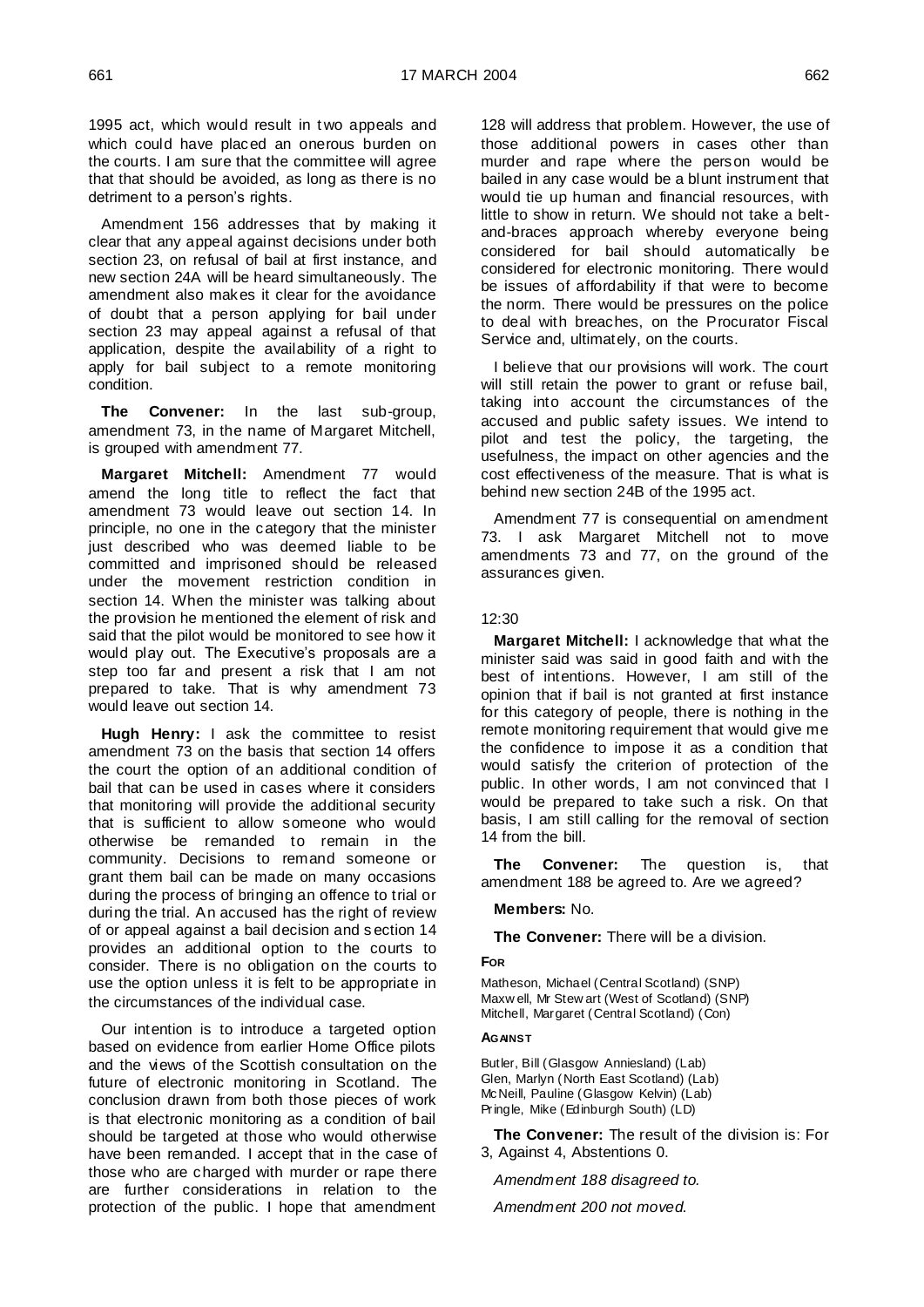*Amendments 107 to 110 moved—[Hugh Henry]—and agreed to.*

*Amendment 111 moved—[Hugh Henry].*

*Amendments 111A and 111B not moved.*

*Amendment 111 agreed to.*

*Amendment 112 moved—[Hugh Henry].*

*Amendment 112A not moved.*

*Amendment 112 agreed to.*

*Amendments 113 and 114 moved—[Hugh Henry]—and agreed to.*

*Amendment 115 moved—[Hugh Henry].*

*Amendments 115A and 115B not moved.*

*Amendment 115 agreed to.*

*Amendment 189 moved—[Mr Stewart Maxwell].*

**The Convener:** The question is, that amendment 189 be agreed to. Are we agreed?

**Members:** No.

**The Convener:** There will be a division.

**FOR**

Matheson, Michael (Central Scotland) (SNP) Maxw ell, Mr Stew art (West of Scotland) (SNP) Mitchell, Margaret (Central Scotland) (Con)

# **AGAINST**

Butler, Bill (Glasgow Anniesland) (Lab) Glen, Marlyn (North East Scotland) (Lab) McNeill, Pauline (Glasgow Kelvin) (Lab) Pringle, Mike (Edinburgh South) (LD)

**The Convener:** The result of the division is: For 3, Against 4, Abstentions 0.

*Amendment 189 disagreed to.*

*Amendments 116 and 117 moved—[Hugh Henry]—and agreed to.*

*Amendment 118 moved—[Hugh Henry].*

*Amendment 118A not moved.*

*Amendment 118 agreed to.*

*Section 12, as amended, agreed to.*

**The Convener:** I propose to stop there.

We did not reach the end of the bill today. There will be a new deadline for the lodging of amendments, which will be Monday at 2 o"clock. I advise members that the next meeting will take place on Wednesday 24 March when we will continue with further consideration of stage 2 of the bill.

*Meeting closed at 12:37.*